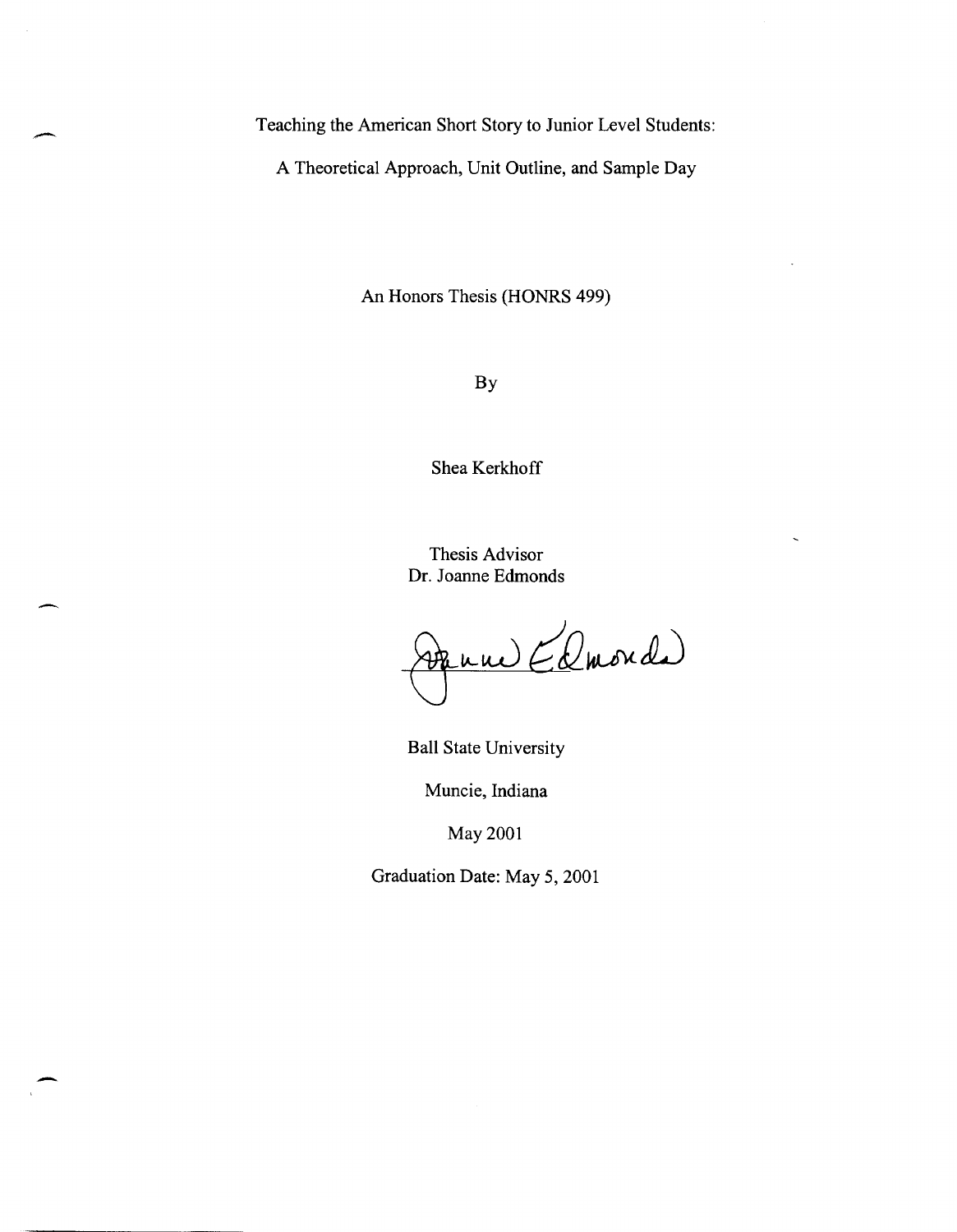$5$  $2$ Col $\overline{1}$  $The$  $LD$ *J* '1~ q  $24$  $3001$  $k+7$ 

-

-

### Abstract

This paper on how to teach short stories to junior level students is a resource for education students, English students, and English teachers. The twenty day calendar outlines a short story unit including reading, writing, speaking, listening, viewing, and visually representing activities. The unit includes the students' personal lives, fine arts study, and pop culture. The theoretical context is based on a combination of cognitive, transactional, and social-cultural theories as they relate to education. As an example, a formatted lesson plan of the first day as well as educational text for students for the first day concludes the paper.

### Acknowledgements

Thank you to Dr. Joanne Edmonds, my thesis advisor, for adopting my orphaned thesis. You are a lifesaver to me as well as many other grateful students to whom you reach out. Thank you for your willingness to teach, your confidence in me, and your thoughts of wisdom. Thank you to all of my professors who have educated, trained, and challenged me.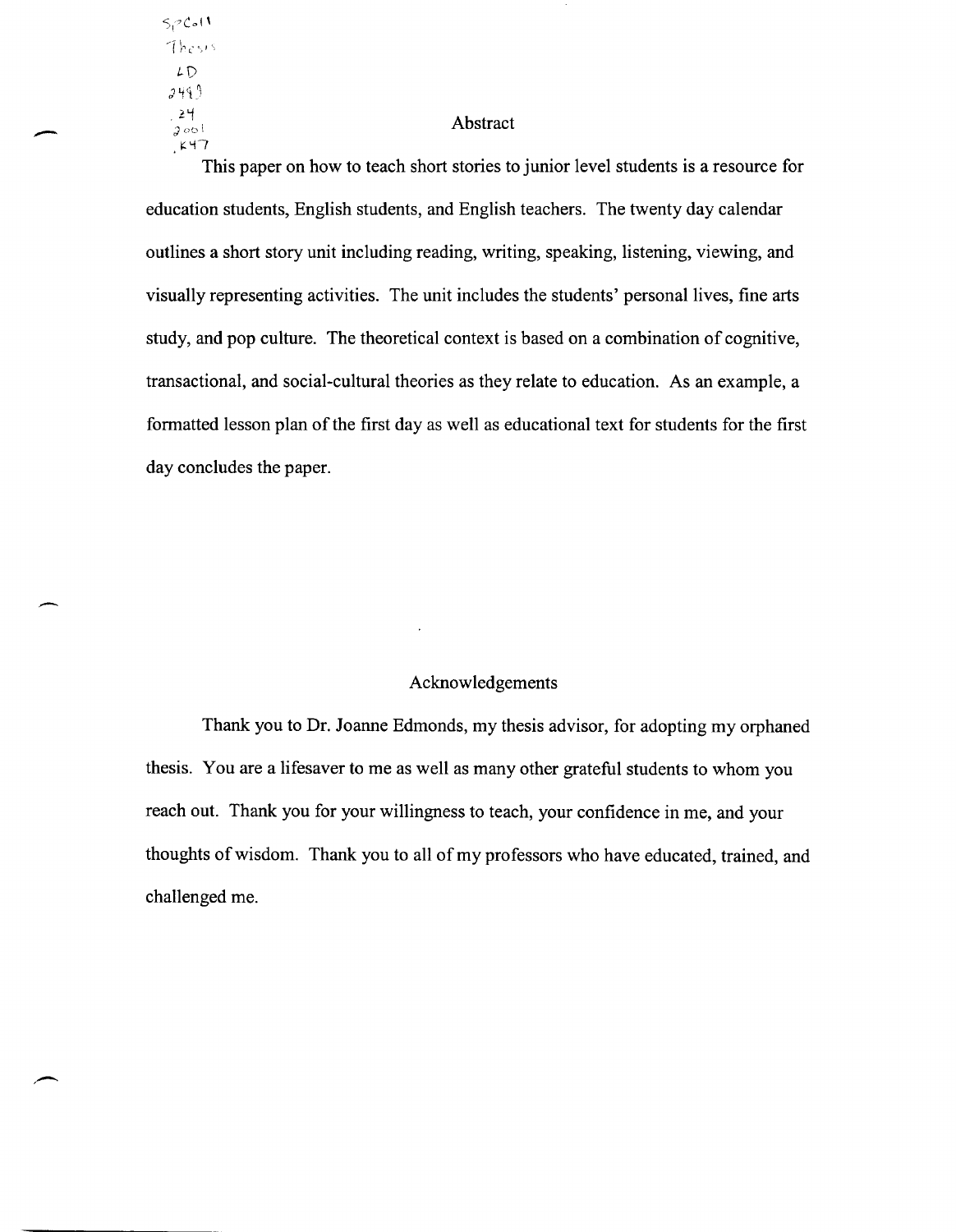#### **INTRODUCTION**

-

 $\overline{\phantom{a}}$ 

-

Traditional literature textbooks are set up as an anthology of literary works arranged in chronological order. The only efferent reading, reading to gain information, students encounter about literature as a subject is in general paragraph introductions on the time period or author and in footnotes while reading the work. Therefore, the literature itself becomes efferent instead of aesthetic, reading for pleasure with a focus on the expression of the author and the experience of the reader. Students need an opportunity to learn about research in the field of English, so they can become aware of diverse theories and see how these theories relate to how our society reads and looks at life. Students should also study the structure of literature to develop an appreciation for literature as an art and be able to evaluate literature for the rest of their lives.

I have researched ways to instruct junior level students about the traditions of stories, elements of a short story, and the genre of short stories. Examples of short stories to be included for enjoyment and study are "The Notorious Jumping Frog of Calvaras County," "The Story of an Hour," "The Chaser," "The White Heron," "The Occurrence at Owl Creek Bridge," "An-mei Hsu: Scar," and "Everyday Use." These stories were chosen to encourage a multicultural curriculum, which fosters academic motivation of a diverse student body. The stories were also chosen because, like students and critics, I enjoy them.

This paper includes instructional prose on reading, writing, and understanding short stories. This material helps build an understanding of where short stories came from, how they exist in contemporary literature, and ways to create them. The goal is for students to understand the criticism of several short stories, to critique the stories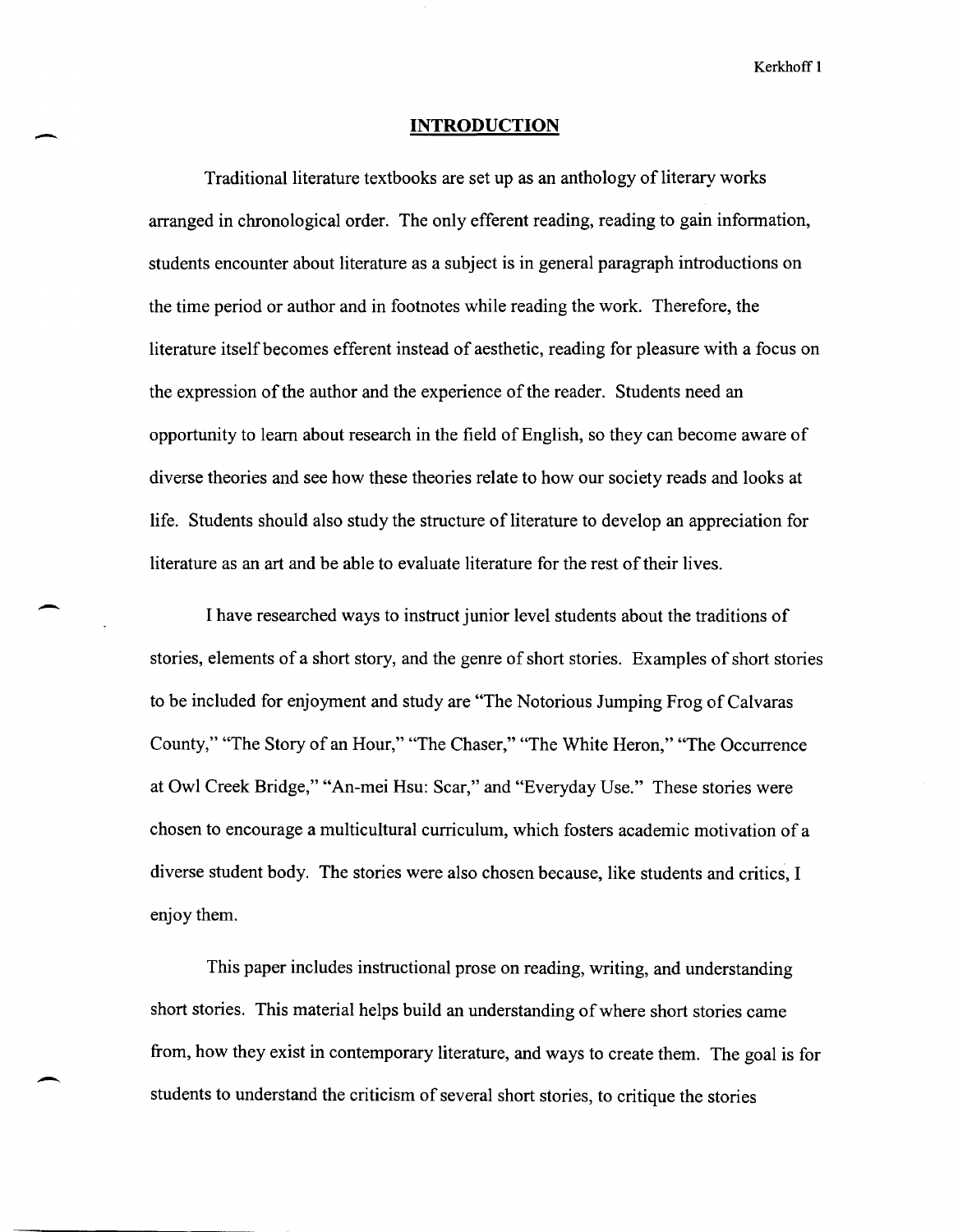themselves, and to develop an appreciation for and take pleasure in reading and writing short stories. I have formatted lesson plans for teachers to go along with the students' texts.

-

 $\overline{\phantom{0}}$ 

To activate prior knowledge and motivate by the personal nature of the assignment, students will first dig into their family histories to find the place short stories have in their personal lives. Students will orally share their stories in small groups. Using Elizabeth Stone as a reference, students will analyze their stories to discover a purpose the stories hold for their family. As a bridge, students will read "Everyday Use" by Alice Walker to connect family traditions and short stories as literature. Alice Walker then connects to studying African American story traditions. Students will learn about the history of short stories starting with African American story traditions. Short stories originated in ancient Egypt, so students will thus set off at the beginning of the chronological line of short stories.

After learning the history and cultural context of short stories, students will learn the structure of short stories today. The elements of a short story include many of the same elements found in other genres of literature or forms of art. The students will learn of the similarities including setting, characters, plot, theme, tone, and narrator present in novels and poetry as well, and then learn how these elements can work differently in a short story. Students will also look at other forms of art to discover how these elements, such as setting in painting, character in sculpture, and tone in music, affect the audience. Students will then use this knowledge to learn how to write their own short story using art for prewriting activities.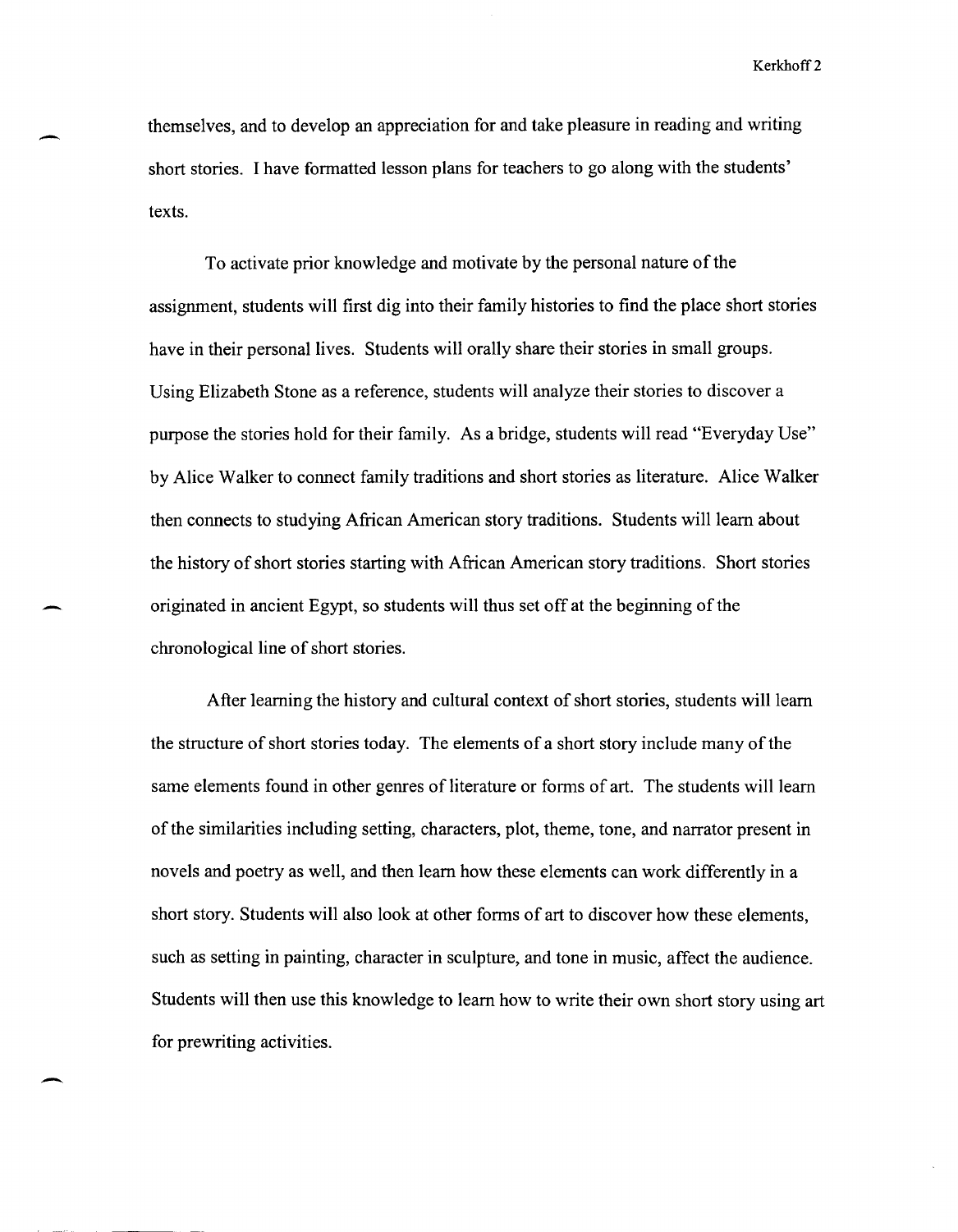After studying the specific, students will move on to looking at the short story in its place in literature as a whole. The genre of short stories includes many subdivisions. The traditional short story is commonly studied in high school, but other forms also exist. Oral stories were shared and are now written down as folktales. Many short stories that tell a complete narrative together are called a short story cycle. Fairytales, myths, and parables can also be considered short stories. Students will read and listen to several short stories and actively demonstrate their own interpretations with the class through various media. Much of this reading will be aesthetic reading.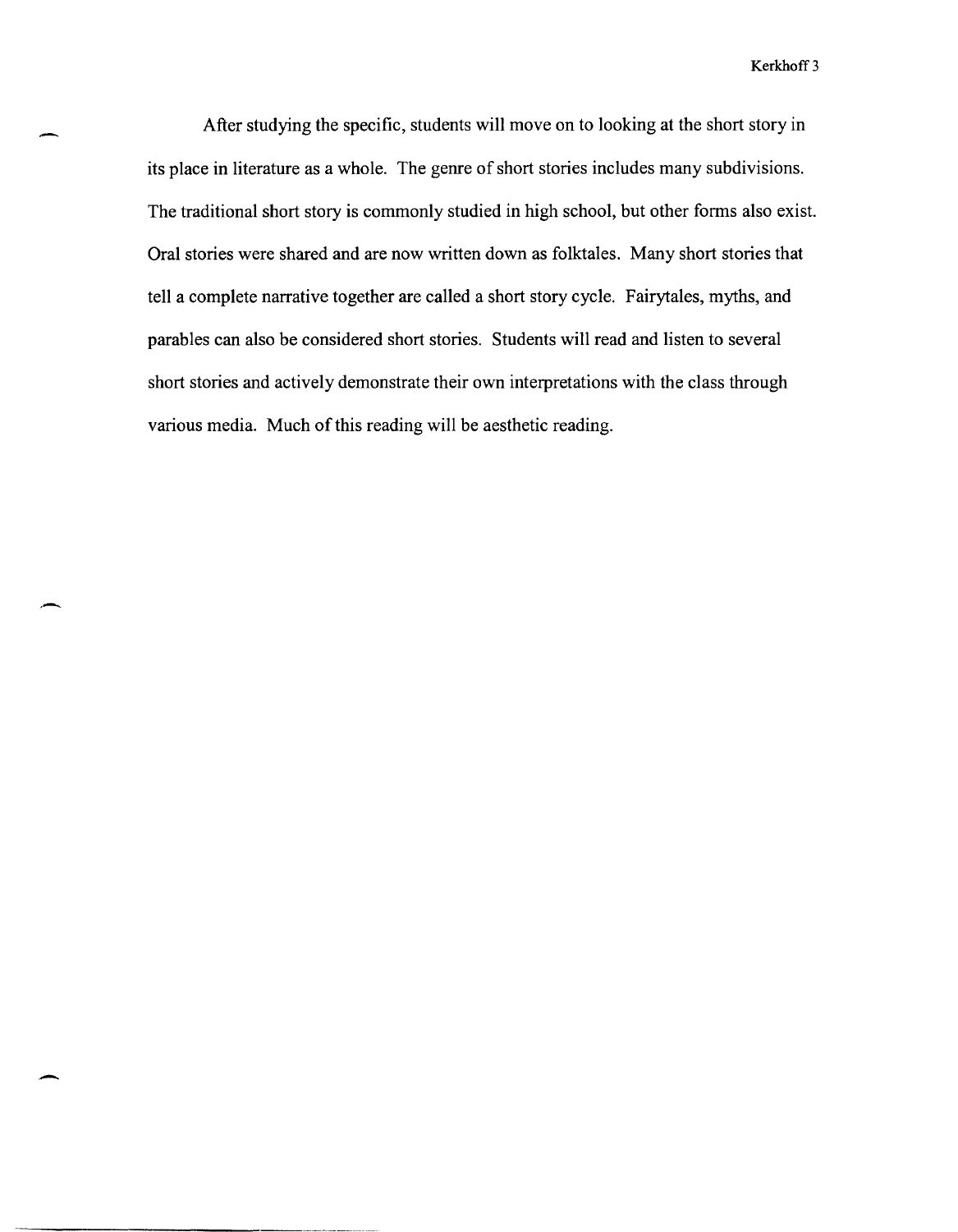### **SUGGESTED CALENDAR**

Day One: introduction to unit explaining when and how short stories are used in today's society with the family stories as one example

Day Two: share family stories and read "Everyday Use" discussing the similarities and discussing other ways short stories are used in society besides family stories

Day Three: history of short stories and African American traditions and American (inclusively) traditions including characteristics of short stories

Day Four: aesthetic reading of "The Chaser" and journaling to respond to literature Day Five: plot and sitcoms where students graph the plot of a thirty-minute sitcom to see how the rising action builds to the climax and then is resolved by the end. Sitcoms usually have a simplistically constructed plot that is easy for the students to determine. Day Six: character and sculpture where students compare how artists create characters, for example *David* by Leonardo and by Michelangelo, to how authors create characters for example in "An-mei Hsu: Scar." Then, students create a sculpture or mobile of the main character to respond to literature

Day Seven: setting and painting where students will compare how artists portray a setting to how authors portray a setting as in "The Notorious Jumping Frog of Calvaras County." Students paint or draw the setting to respond to literature.

Day Eight: tone and music where students will compare how musicians set a tone to how authors set a tone as in "The Story of an Hour"

Day Nine: Native American tradition

-

-

 $\overline{\phantom{a}}$ 

Day Ten: prewriting with a short story map including the areas of plot, characters, setting, and tone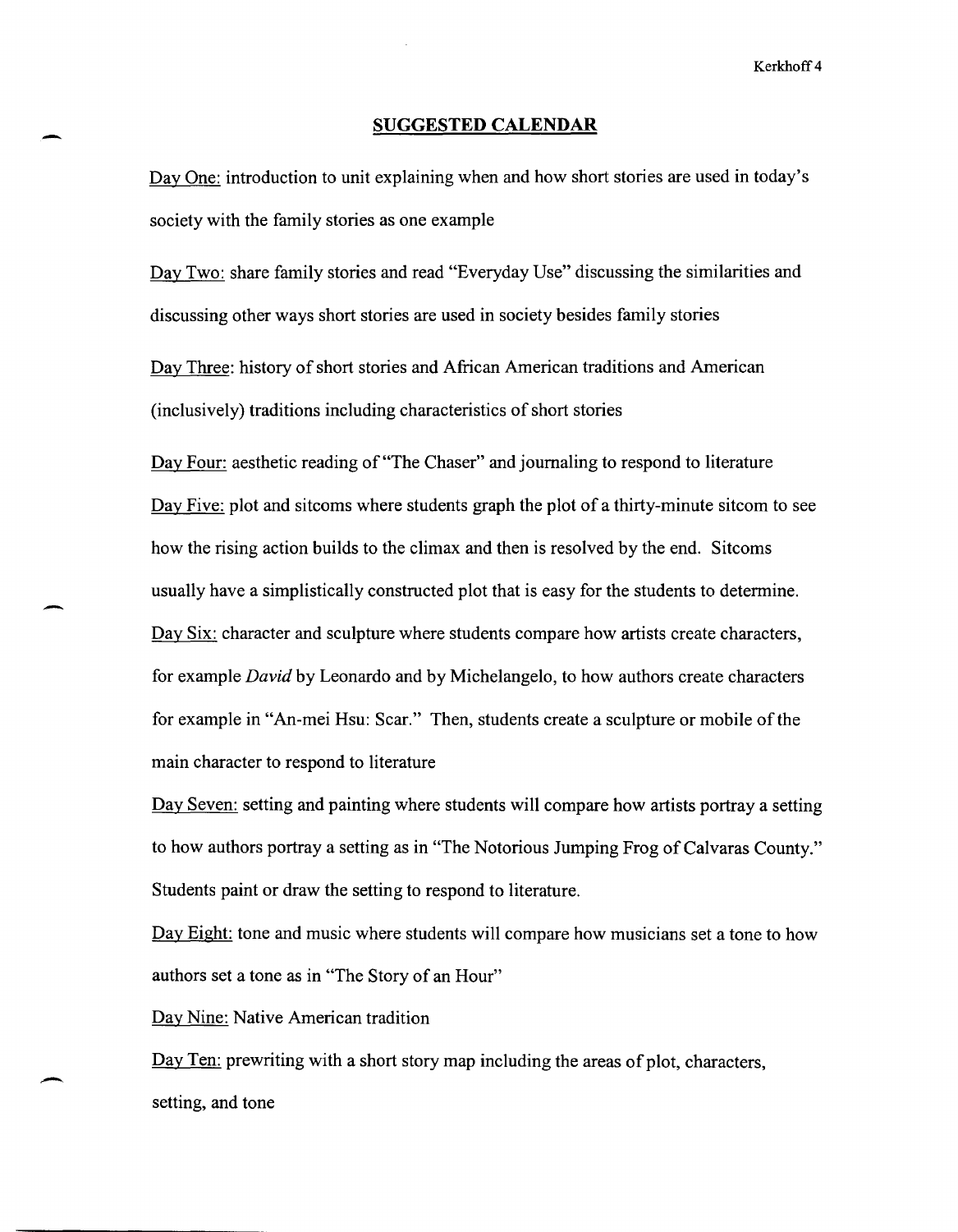Days Eleven-Twelve: writing of an original short story

Day Thirteen: revising and peer-editing

.-

 $\cdot$ 

--

Day Fourteen: study of subgenera including folktales and short story cycles

Days Fifteen-Twenty: aesthetic reading and individual or group activities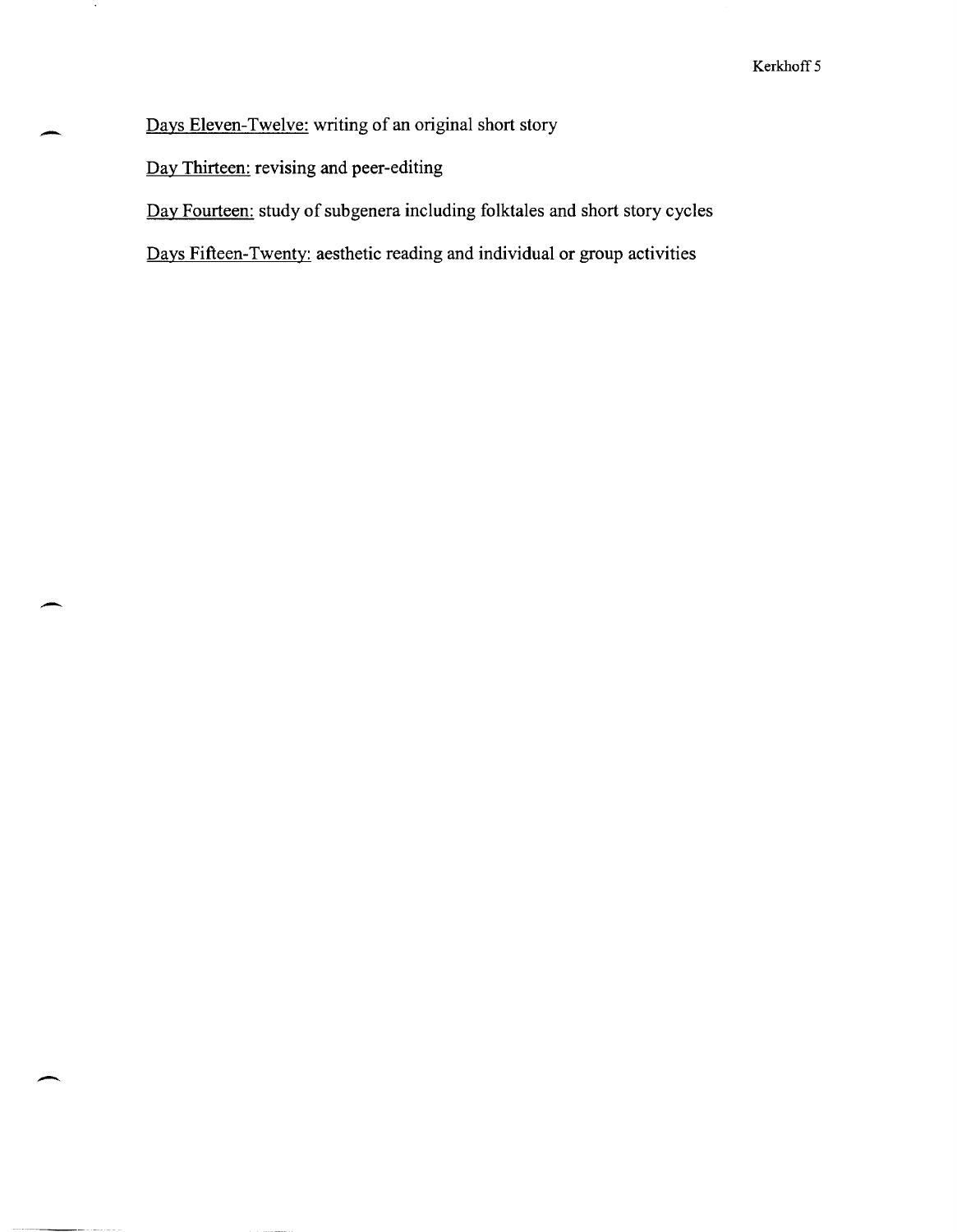#### **THEORETICAL CONTEXT**

-

-

**In** order to justify why particular activities and stories were chosen, I will now explain my theory of reading and reading pedagogy. My theory is a combination of three currently accepted theories of reading as they relate to education: cognitive, transactional, and social-cultural. These three approaches have strengths and weaknesses. I will briefly describe and review these theories individually. I will then show how I feel they are best used in combination in high school English classrooms.

The cognitive theory is objectivist which makes it measurable. This makes teaching literature easy because we can grade right or wrong on the simplest level. Reading is seen as a hierarchy, which is easily taught to students. On the first level, the reader/student must master letter recognition. Then the reader/student can move up to higher skills like comprehension. **In** the schema theory (part of the cognitive theory), if teachers provide students with accurate background knowledge, then they aid in readers' understandings and therefore "teach." However, schema theory causes cognitive theory to be less objective because students could still create different meanings because of their individual schema according to Sir Frederic Bartlett. "He studied the ways in which [...] recollections differed from the original story, and proposed that his subjects recalled the story differently because they were trying to relate it, as a new text, to structures of information that existed in their memories before they read the story" (McCormick 18). John Bransford says that the teacher can activate certain schema to get students to a particular reading (McCormick 19). For example, this works for underprivileged students in order for them to understand the majority's reading. This theory can be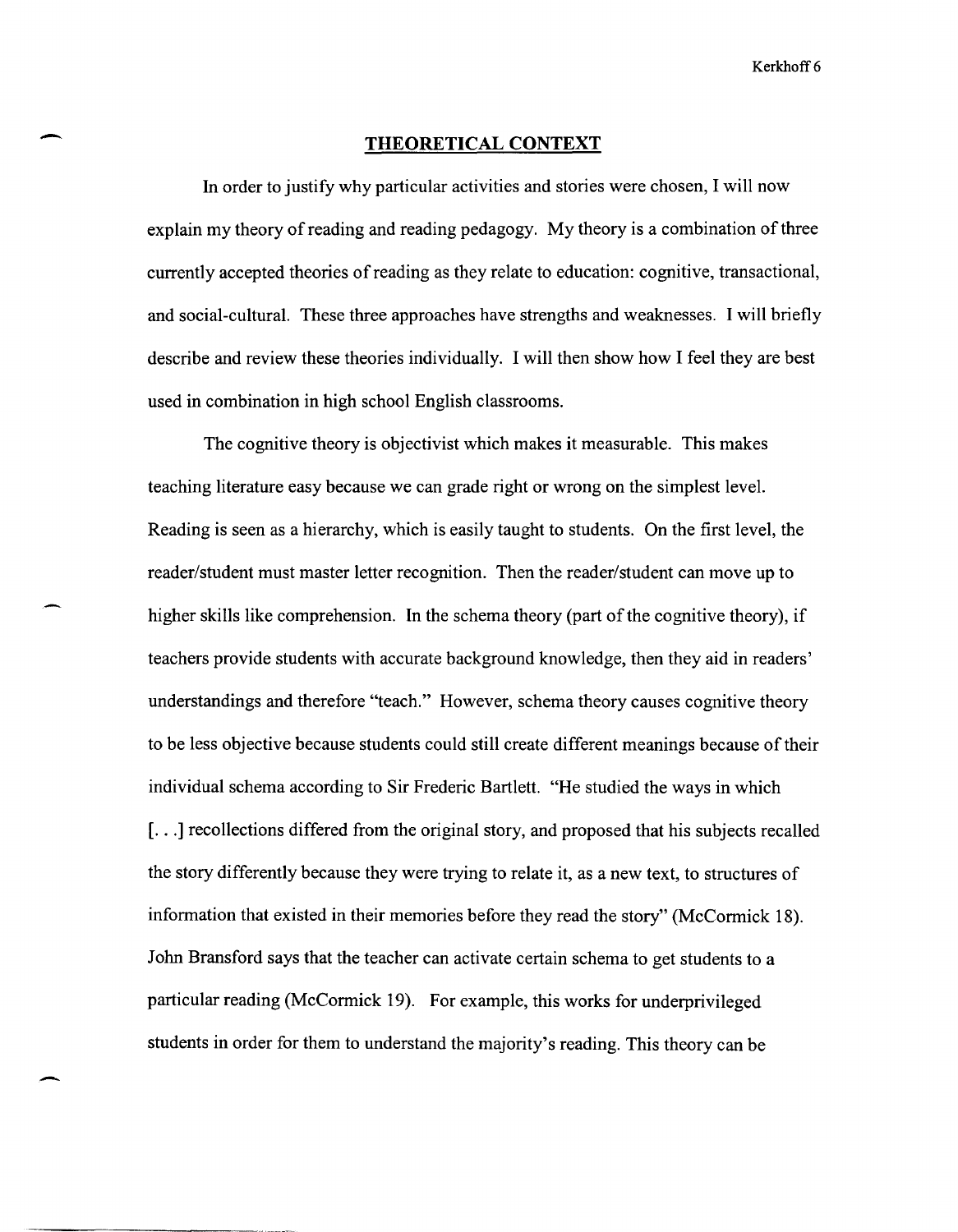applied to all types of reading. Cognitive theory is great because it is easily converted to pedagogical theories and makes teaching look so easy, but there are many problems.

-.

-

-.

First of all, it implies that there is "a right meaning" and that students need a teacher to come to that meaning. Secondly, knowledge is not content; it is fluid. Teachers cannot give students background knowledge. It would be like giving a person lumber and bricks and saying live here, but the house has to be built.

The problems with the cognitive theory do not exist in Louise Rosenblatt's transactional theory, which says reading is a personal experience between a reader and a text. The reader is an active creator who lives through the experience of reading. This theory is wonderful in a student-centered classroom, especially one with a focus on literature. It shows that interpretation and evocation are events. Transactional theory allows the teacher to just be a guide of this exploration. Rosenblatt discusses the constraints of the reader and the text in The Reader, The Text, The Poem. She sets boundaries for the territory of literature exploration, so that it cannot be completely subjective. This is good for a teacher who is evaluating reading comprehension. Transactional theory also says that texts bring responses from the readers who chose the relevant meanings.

The problem according to McCormick is that the theory lacks a sufficient theory of what the text is (36.) Rosenblatt also dismisses that there are no logical relationships between the sign (words) and the physical object. The arbitrary relationship is culturally dependent, meaning the rules in a community keep the relationship.

The social-cultural model sees the reader as socially constructed but not without autonomy. We are not determined solely by our ideology. The more a person has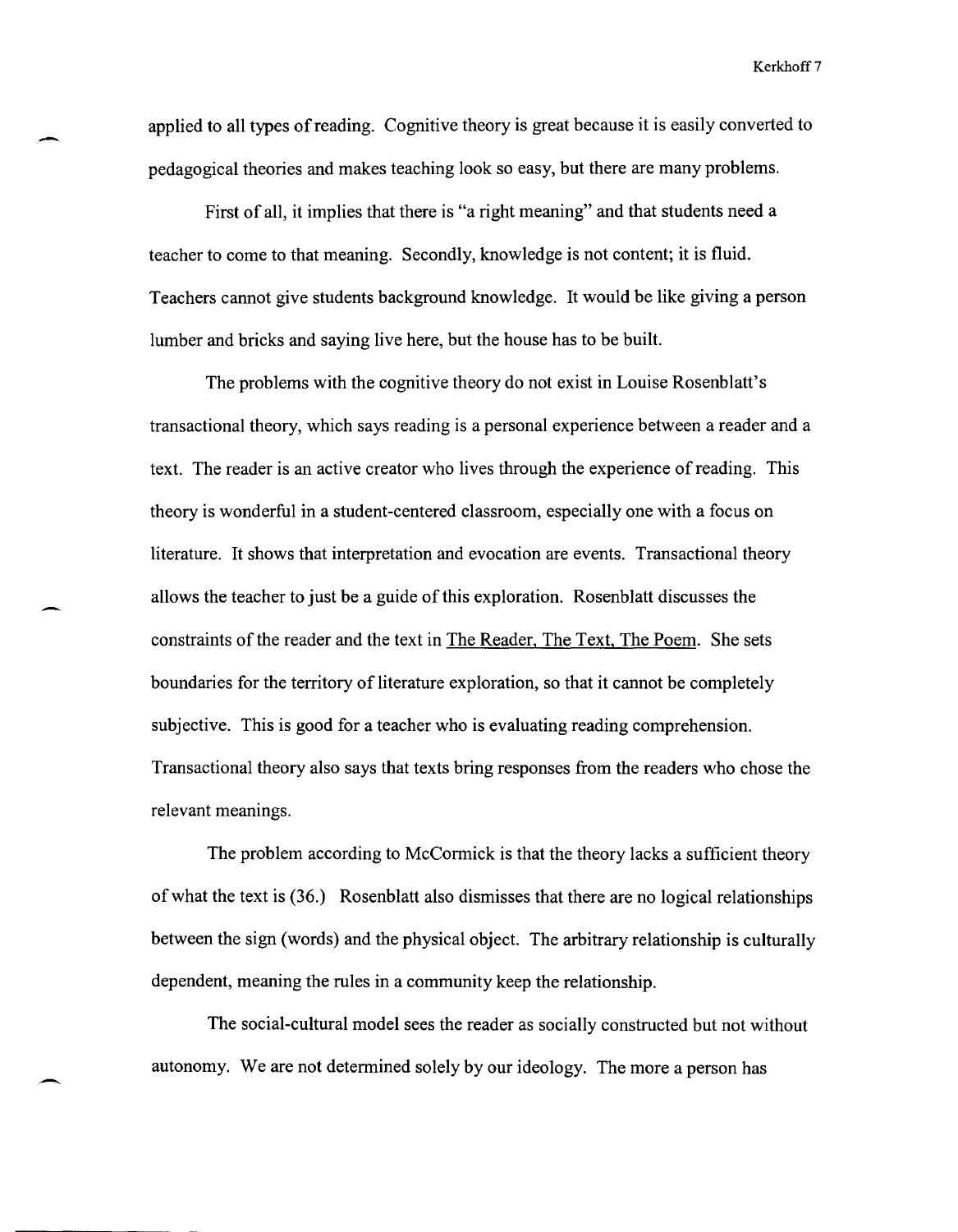conscious control over choosing which ideology is followed, the more a person determines herself. Still, ideology affects this process as well, and we can never escape ideology. The cognitive process says that reading is a system of thinking that is the same in all humans. The cultural theory says that it is not innate in humans but part of an ideology.

A strength of this theory related to pedagogy is that the theory is extremely broad and can be applied to everything, not just texts. Also, it takes into account the cultural background of a reader and how this effects his or her interpretation. The problem is that there is not enough pedagogical detail in McConnick's The Culture of Reading and the Teaching of English. Also, how can we step outside of ideology and experience another person's ideology to help them understand reading as a teacher? We cannot. We can never get outside of our own ideology.

-

My theory is not one of separation but of fusing together. I believe that the mind, body, and soul cannot be separated. This theory is backed by theory in the health science world. There are six dimensions of health (well being) that constantly change and effect each other (Hahn 10). For example, if I am intellectually burnt out, I develop a headache that I feel physically. I believe that Gardener's theory of multiple intelligences works this same way. I think that it would be impossible to be musically talented without excelling in musical intelligence, logical to read rhythms, intrapersonal to interpret the personal meaning, and bodily to physically be coordinated to play the instrument. Our society is so into analyzing and labeling, but most theories cannot be isolated in and of themselves. Just as the musician needed many intelligences, so does a reader. The reader uses cognitive theory logically to decode and organize the reading. We cannot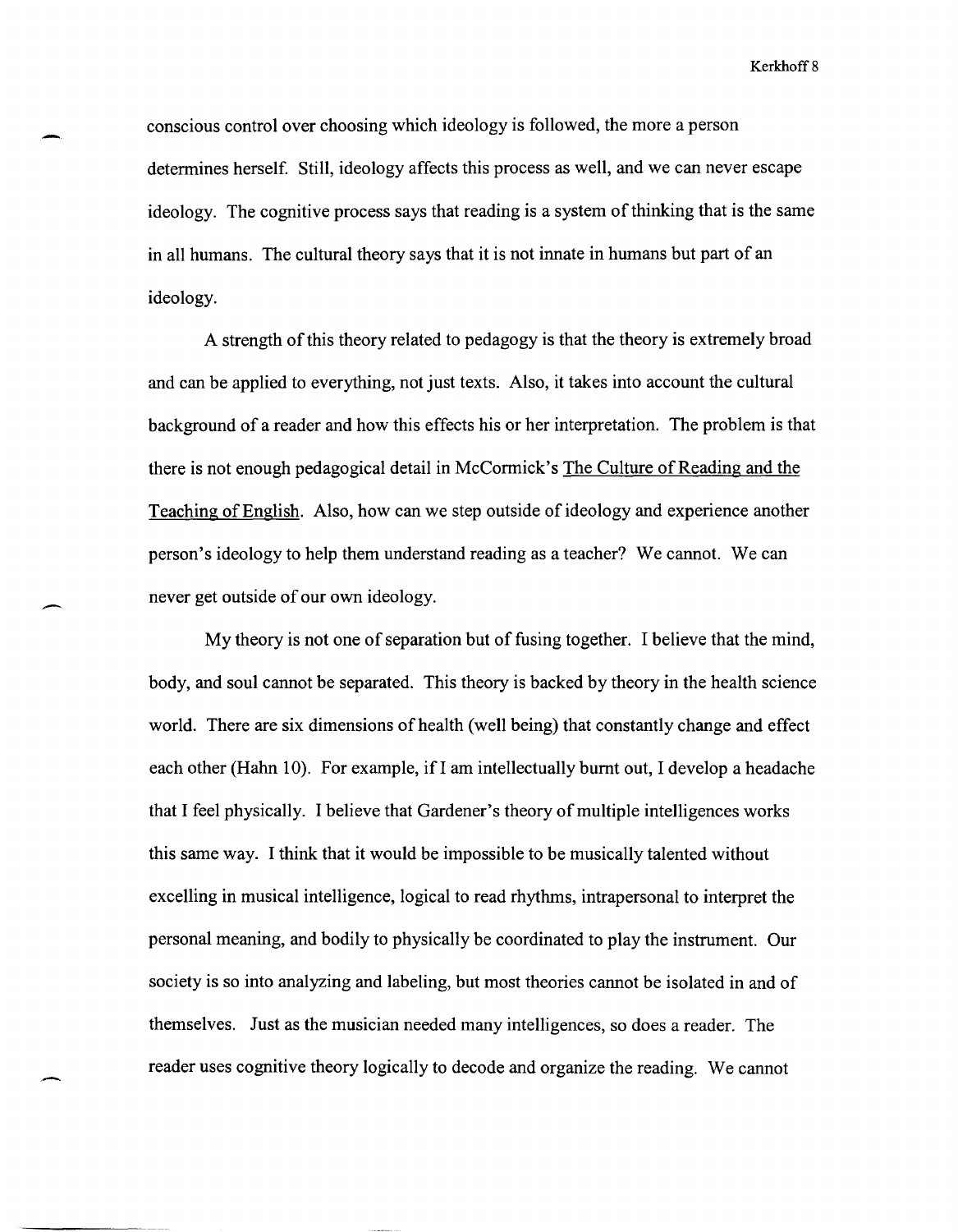escape ideology and culturally detennined stances, so cognitively we create meaning as the educational institution taught us to. The reader needs the transactional theory for the intrapersonal process of reading. When "allowed" to so, the reader can actively create meaning which is the natural way to read. As said earlier, the social-cultural theories umbrella over all.

The pedagogical implications are that according to the cognitive theory, the teacher should allow for experiences, so students can gain knowledge like in the direct reading teaching approach. According to transactional theory, allow for aesthetic reading and for different evocations and interpretations. According to social-cultural theory, the teacher has an ideology, and the students have ideologies. We can use the social-cultural theory to study their responses to reading.

-

 $\overline{\phantom{a}}$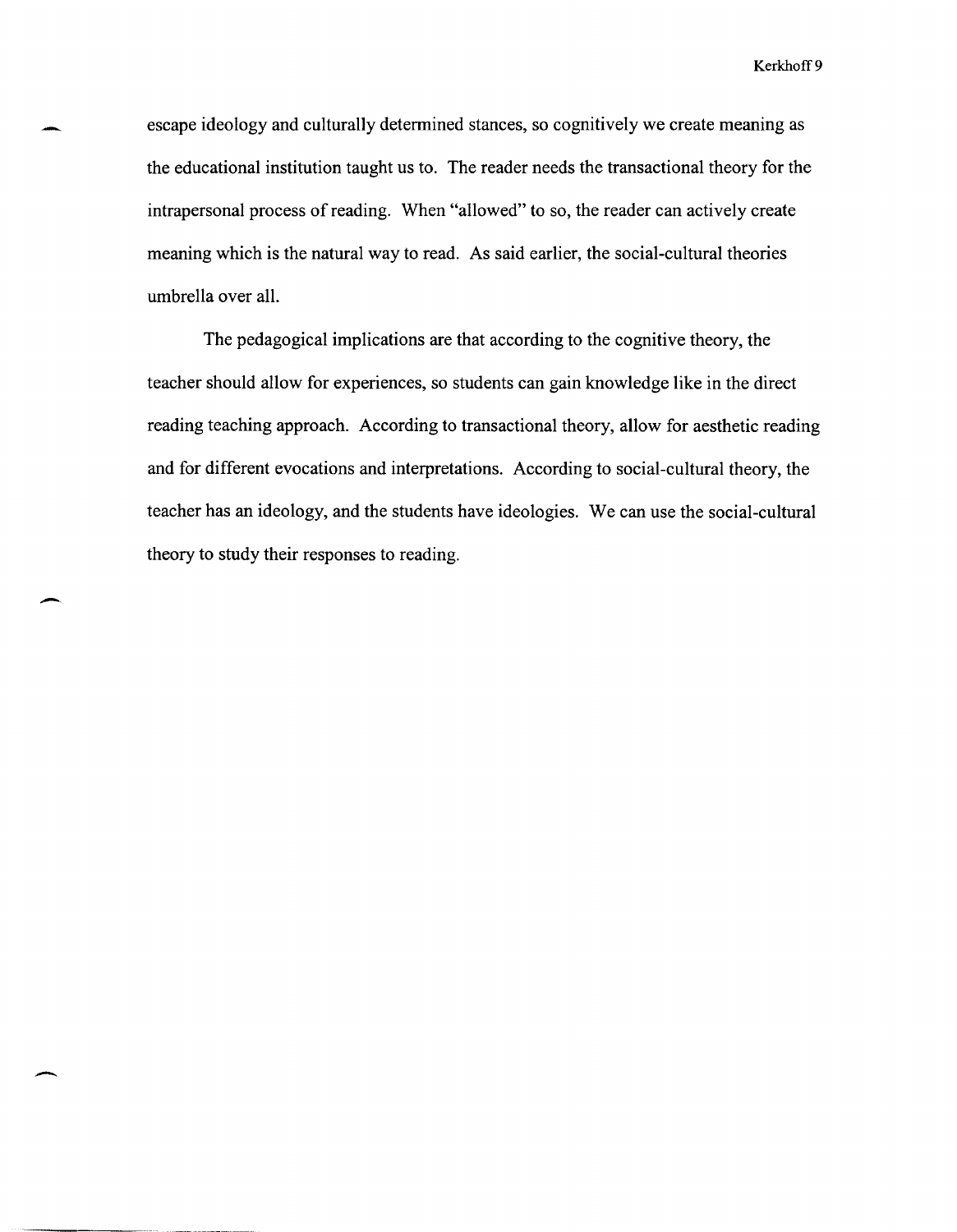### **DAY ONE: INFORMATION FOR STUDENTS**

"The Stories in my Life"

-

Take a moment and think about your family. Who do you consider family? Where did they come from? What have they gone through? How many generations back can you think of? How did they make you who you are today? People research their family to answer these questions, especially the last one. A need to know why we are like we are and how we fit in this world has become apparent in today's society by the reuniting of families on television and the many web sites to trace your roots. On the Internet, we can trace the names and dates in our genealogical history, but the family stories give this history character. Once upon a time, many families were similarly structured and lived close together, if not under the same roof. Then families became separated through immigration. Now our society is fast paced and people move often. High divorce rates cause families to split up. Grandparents often move south for the warm weather. Every family is different. You may consider your family your grandparents, a close adult friend that cares for you, your uncle, or your stepmother. The list could go on and on and families may change over the years.

For people who do not know their biological family members, the loved ones that surround them, care for them, and are considered their family members are the people who share the stories. Often people who are adopted search for their biological parents for the same reasons that people research their family history, because of the need to know where we come from and why we act and look the way we do (Stone 8).

Even to people who do not like their family, the stories are valuable because they show every single person where they have come from. "The particular human chain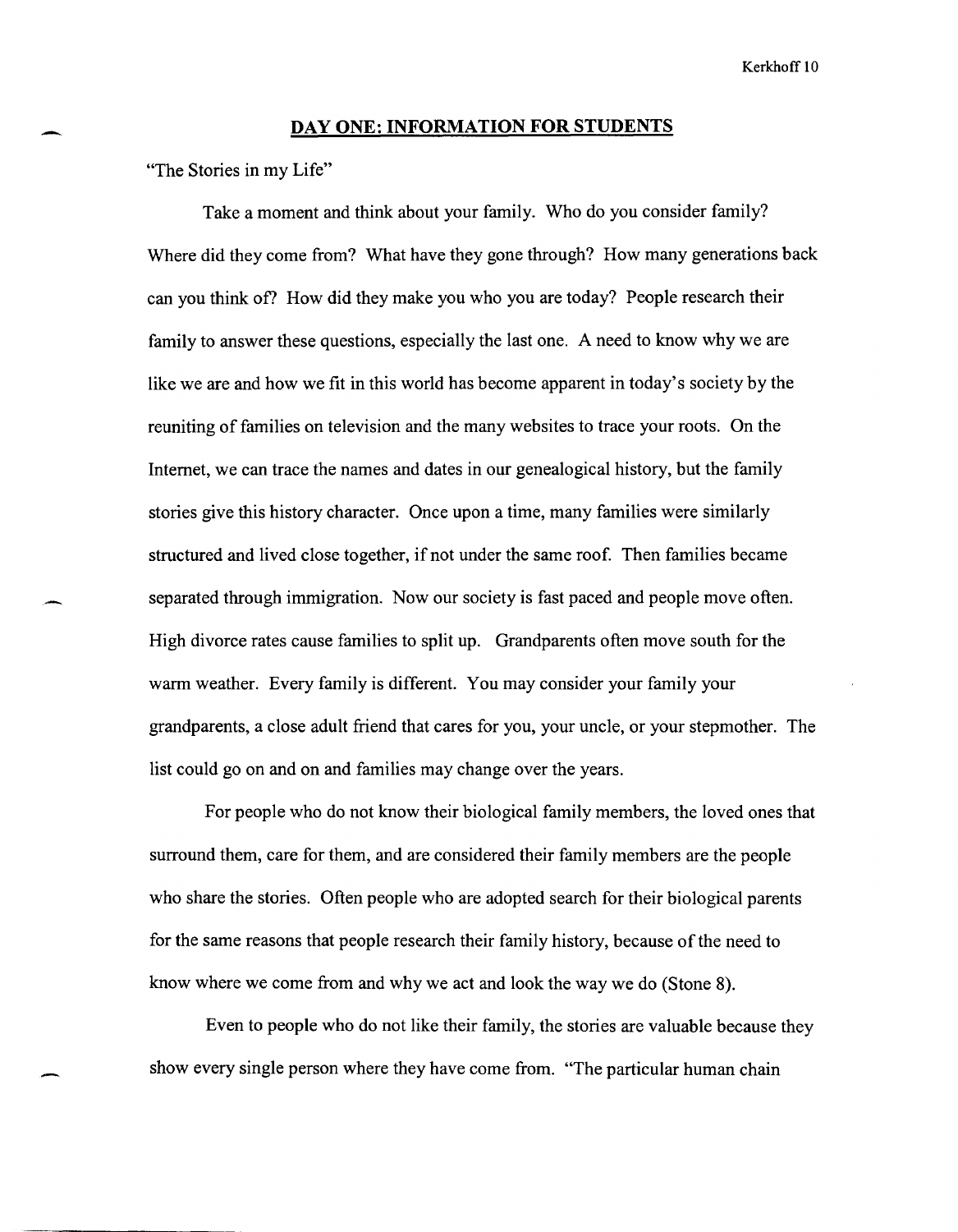we're part of is central to our individual identity" (Stone7). Once a value system is taught, then people can shape it into how they feel as an individual, either to embrace it or reconstruct it. The stories give us role models that are real people even if we only know them in our imagination because we have never met them.

Families do not spend the time together that they used to listening to stories about family members or events at the dinner table or on the front porch swing. "The family's survival depends on the shared sensibility of its members" (Stone 7). Family stories help us build an identity and develop a value system. "It's through these stories we learn to be accepted for who we are and learn a sense of belonging – not because of the kind of tennis shoe we wear - but because we are part of a unique family" (Center 1).

Many memories or recollections can be considered family stories as long as they are retold. Family stories can be old or new, some are bare plots, and some are characterizations (meaning they show the personality traits of the person as well as how the person looked and acted.) The stories can be long and detailed or just a few sentences. The definition of a family is story is a story that matters to the family (Stone 5).

There are many reasons why stories matter to families and to individuals. Think back on your childhood up until this point in your life. Can you think of any family stories? Jot down the gist of those stories on the next page. They can be ancestral or stories you've been told about yourself.

--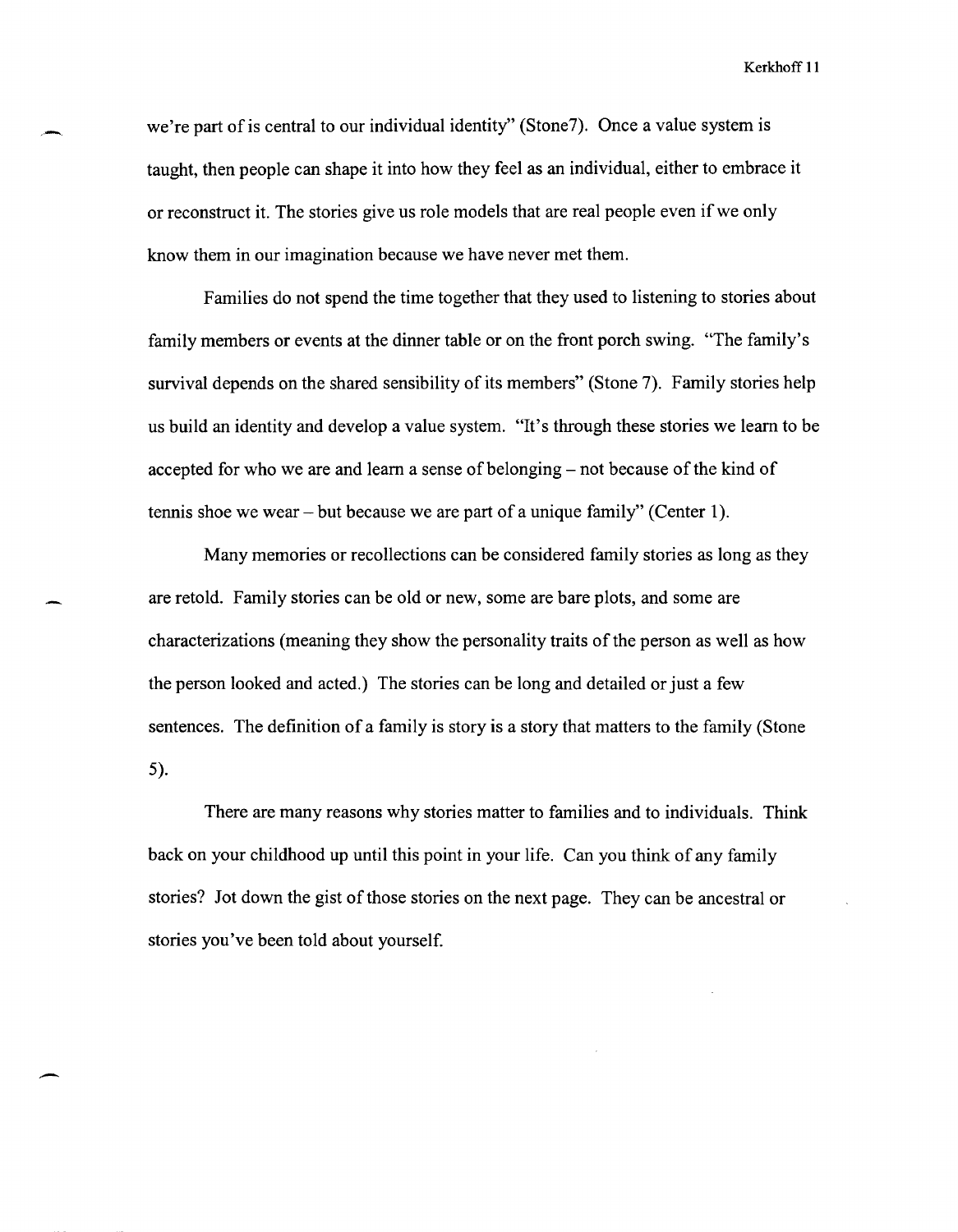My Stories:

-

-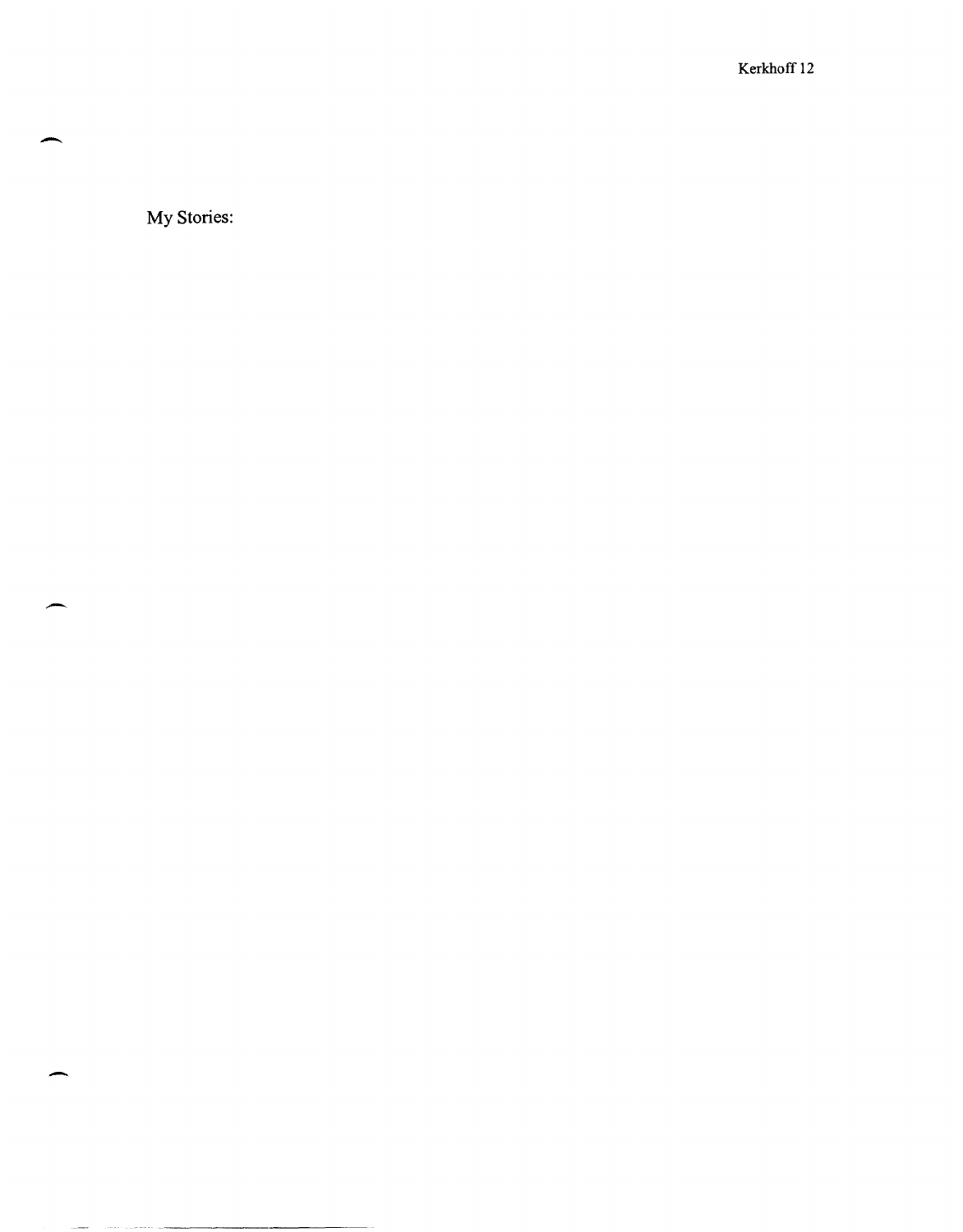If you cannot think of any, ask yourself these questions from the Story Arts WebPages and write down any responses on the previous page. Where was your favorite place to visit as a child? Who lived in your house with you as a child? Can you describe your father or mother as you remember them as a child? Are there any relatives you remember: grandparents, aunts, or uncles? Did anyone in the family have some unusual characteristics? Did you have any special holiday customs or foods? How did you get your name? Do you remember hearing about your firsts: first word, first step, etc.? What do you remember your grandparents talking about?

Typical subjects of the stories include love, school, the Depression, first cars, humor, jobs, war times, first uses of technology, and holidays. Subjects are often of two categories. The first is the family itself. These stories give us a sense of belonging because we can relate to family members we hear about. Also, we can strive to be like the successful people in our family. It has happened before, so it can happen again. The second is the members as they related to the world of people and events they encountered. This is where the stories teach us what our family believes in (our value system). These stories can be happy or sad, but they usually encourage us to be better people.

 $\overline{\phantom{0}}$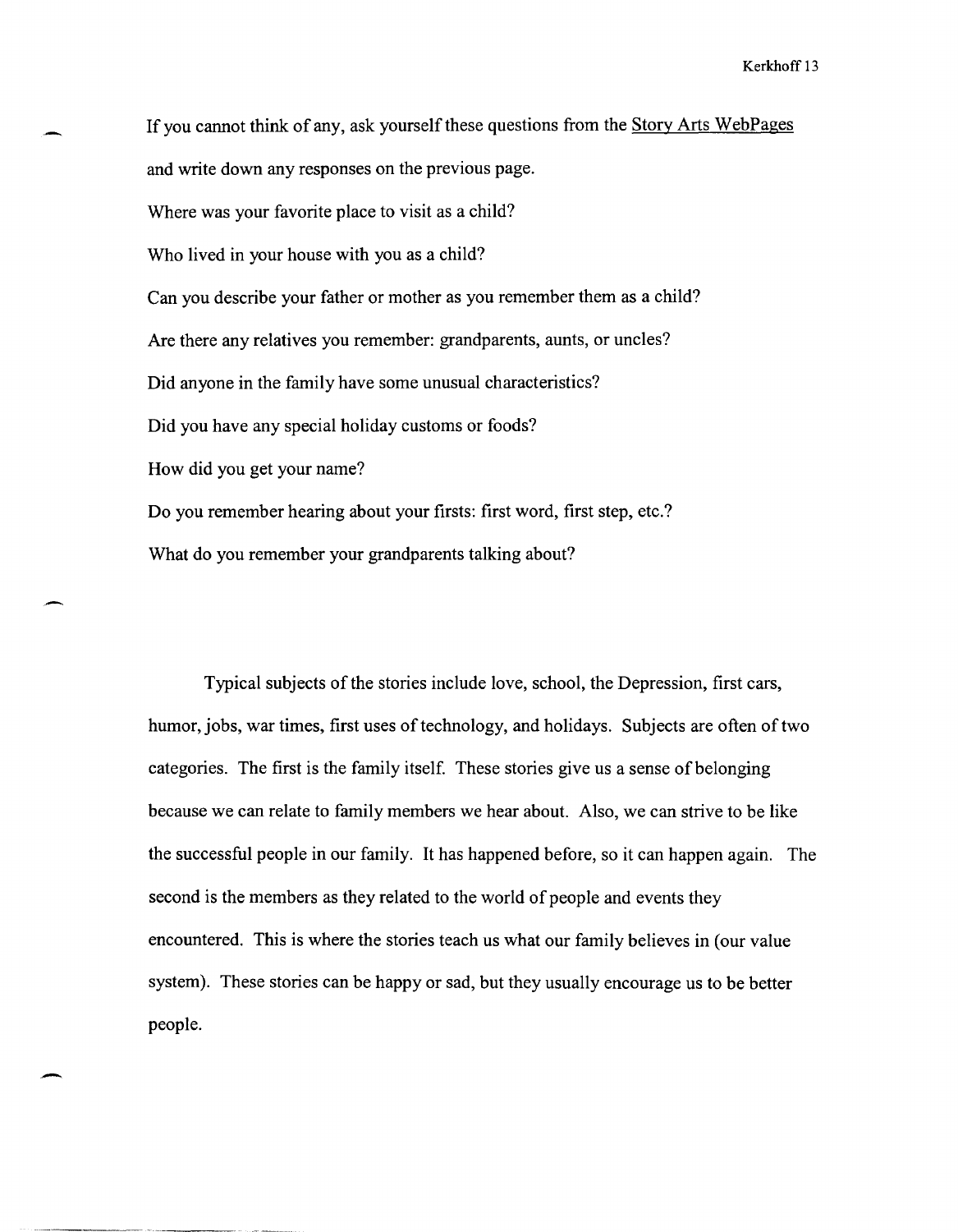# Family Story Subjects

|           | Family in Itself  | <b>Family in the World</b> |
|-----------|-------------------|----------------------------|
|           |                   |                            |
| Subjects: | Love              | <b>School</b>              |
|           | Holidays          | The Depression             |
|           | Humor             | Jobs and work              |
|           | <b>Babies</b>     | War times                  |
|           | Characterizations | First uses of technology   |
|           | Discipline        | <b>Friends</b>             |
|           | <b>Deaths</b>     | <b>Success and failure</b> |
|           | <b>Houses</b>     | Television or movies       |
|           | <b>Vacations</b>  | <b>Sports</b>              |
|           | <b>Heirlooms</b>  | The Arts                   |
|           | <b>Favorites</b>  | Politics                   |
|           | Pets              | <b>Religion</b>            |
|           |                   |                            |
|           |                   |                            |
|           |                   |                            |

Can you add more subjects under each heading? Think of stories you remember hearing and categorize them. If the story involves only members of the family put the subject of the story in the first column. If the story's subject involves how the family interacted with the world (or community, or society) place it in the second column.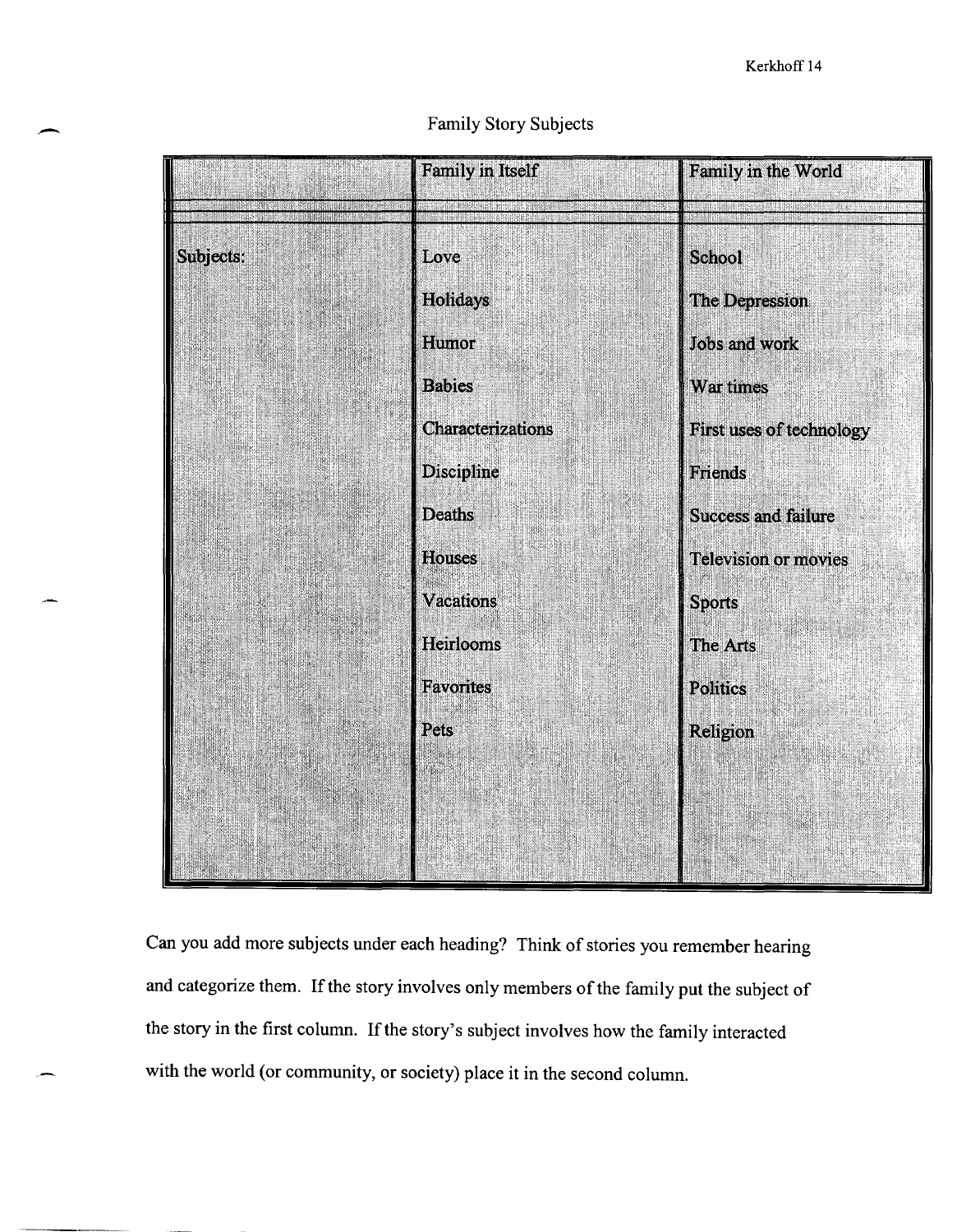Storytelling starts at a very early age in a child's life. My first memories of my grandma are as she tucked all three of us kids into her bed and pulled the thick green comforter up to our little chins. We begged her to tell us a story, so she would untuck us and sit in the middle of the bed with the three of us cuddled around her anticipating. I only remember two stories, but I think they were our favorites because they were funny. She told them to us over and over. Even though we knew the stories, we would still want to hear them again.

"The Pickle Jar Story"

-

My great-grandmother lived on a farm about ten minutes away from my grandma's house. Every time my grandma would go over there, her mom would give her food (you know how moms are!) My great-grandmother made the best candied pickles. They were sweet and tangy with a fun bright green color. My grandmother accepted a jar of these delicious pickles. While trying to get all four kids in her car when she was leaving the farm, my grandma put the jar of pickles on the roof of her car. Of course in all the commotion of "she's touching me" and "are we there yet", my grandma forgot all about the jar on top of her car. She drove around the curve, over the hill, across the railroad tracks and finally was driving through Mulberry (a town on her way home.) Everyone was honking and waving, and my grandma thought that the townspeople were awfully friendly that day. She smiled and waved back to every single person.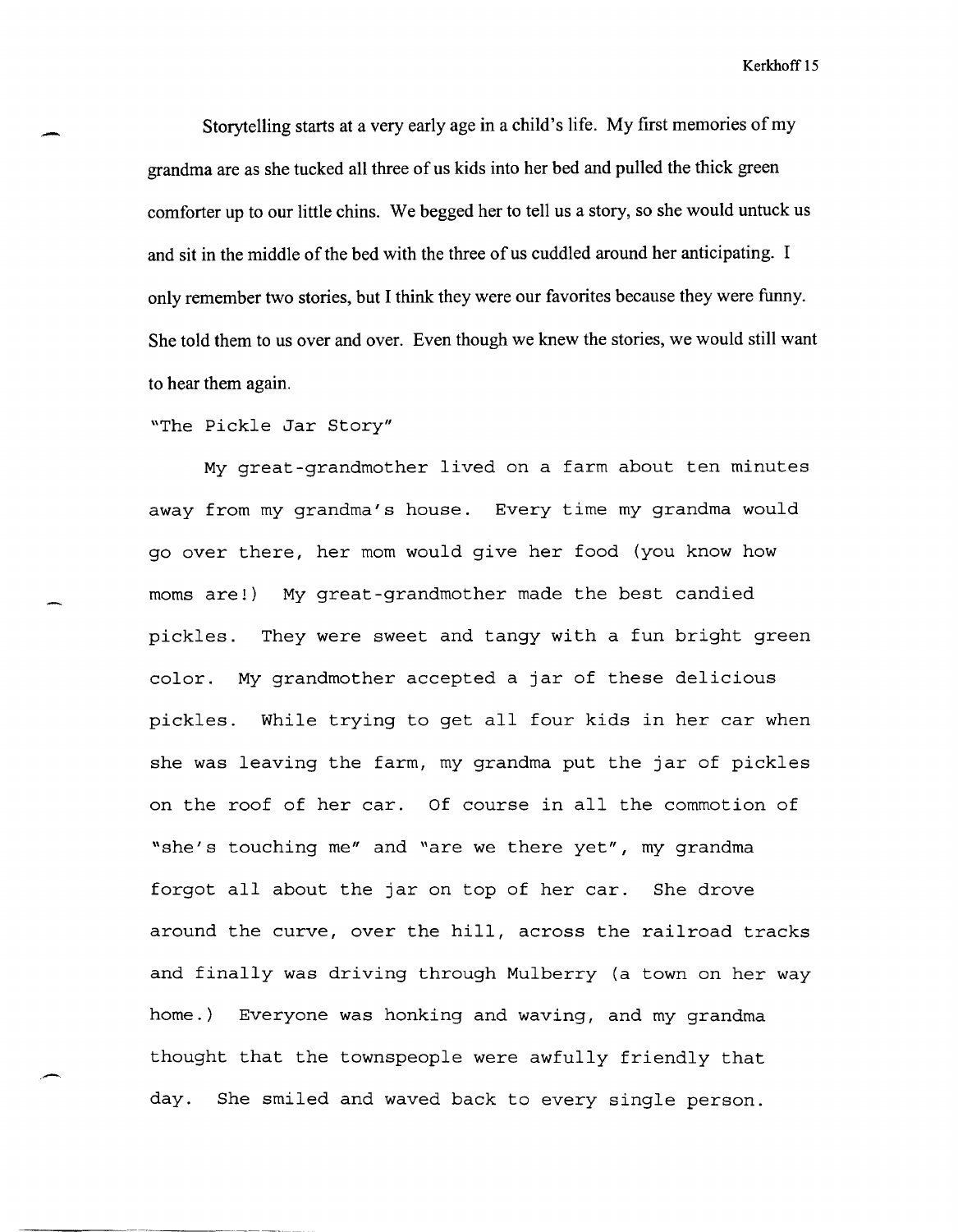Then, we she got home and out of her car, she realized why they were all honking. There was the jar of pickles sitting on top of the car! They made it all the way home, even over the railroad tracks.

Later in my life, my maternal great-grandmother told our whole family a story. My dad found the story fascinating and would retell the story to our dinner guests, my friends, and whoever else would listen! I now find myself telling people outside my family this story.

"Automobiles Are Just a Fad that Will Never Replace the Horse and Buggy"

,-

-

My same great grandmother's father was a very successful businessman. He owned a threshing machine and would travel around and thresh farmers' wheat fields all over northern and central Indiana. All the farmers in a community would helped each other with the threshing. (My great-grandmother would add, and us women had to cook a huge lunch for all of them when they were at our house.) Henry Ford, another successful businessman of the time, approached my grandfather about becoming a partner with him in a new machine business called the automobile. He explained to him that this machine could transport people. My grandfather said that automobiles would just be a fad and they would never replace the horse and buggy. He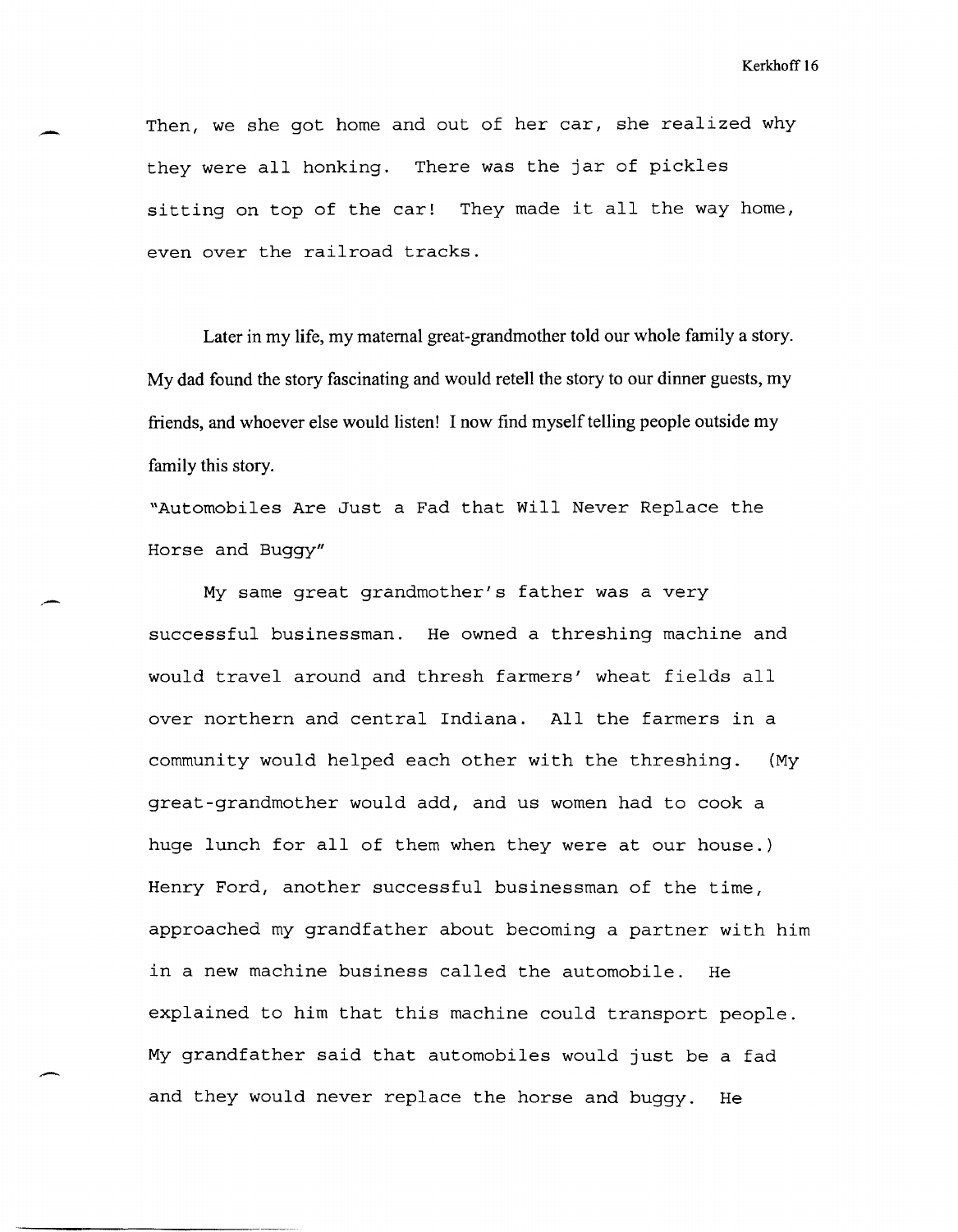declined the offer to become a partner in the Ford automobile company. Well, my grandfather was wrong. Automobiles certainly did replace the horse and buggy. Who knows, if he would have said yes, they might have been called Ford and Hufford's and our whole family would be rich!

-

-.

Assignment: Pick one of the stories you thought of and interview a family member to gather more details about the story. Remember to ask for the setting (the time, location, and environment), the plot (the events, actions, and conclusion), and the characters (the people). Try to read the family member's emotions or attitudes caused by the story. Read Mark Twain's "How to Tell a Story." Share your story orally with another family member to practice storytelling. Did you give a clear setting, plot, and character description? Did you include your emotions and attitudes caused by the story?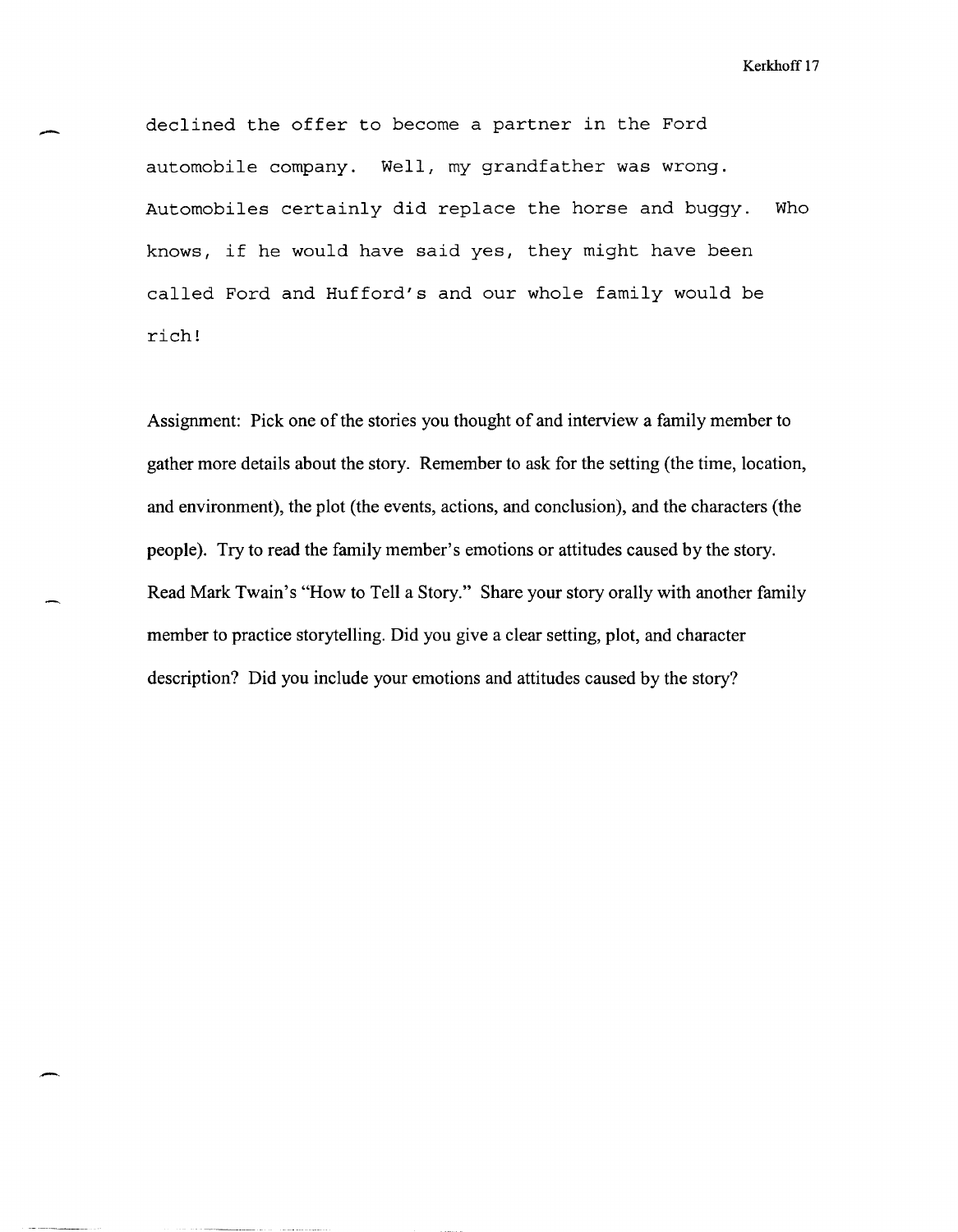### **DAY ONE: TEACHER'S LESSON PLAN**

### **Objectives:**

-

-

- The teacher tells an anecdote to model what students will do tomorrow and arouse interest by curiosity.
- The students read Day 1 text to build background knowledge of family stories.
- Students will write about stories they remember to begin thinking about the place stories hold in their lives.
- Students will discuss with the whole class to gain more understanding of family stories by hearing from people outside of their own family.

# **I. Introduction**

The teacher shares a personal family story with the class. Then the teacher explains how this story was told to him or her and what it means to his or her family.

**II. Text** 

Students read Day 1 of their manual and begin the prespeaking activity of writing down the parts of the family stories they remember individually.

### ill. **Whole Class Discussion** (many answers are possible for each question)

- A) What makes family stories last? (they matter to the family because of belonging and value systems)
- B) What kinds of information can be considered a family story? (anything: old, new, short, long)
- C) What subjects were your stories about? Besides the ones in the chart, what other subjects can you think of?
- D) What is valuable about passing down stories? Besides family stories, what other stories can be passed down to generations? (bedtime, fairy tales, myths, folktales)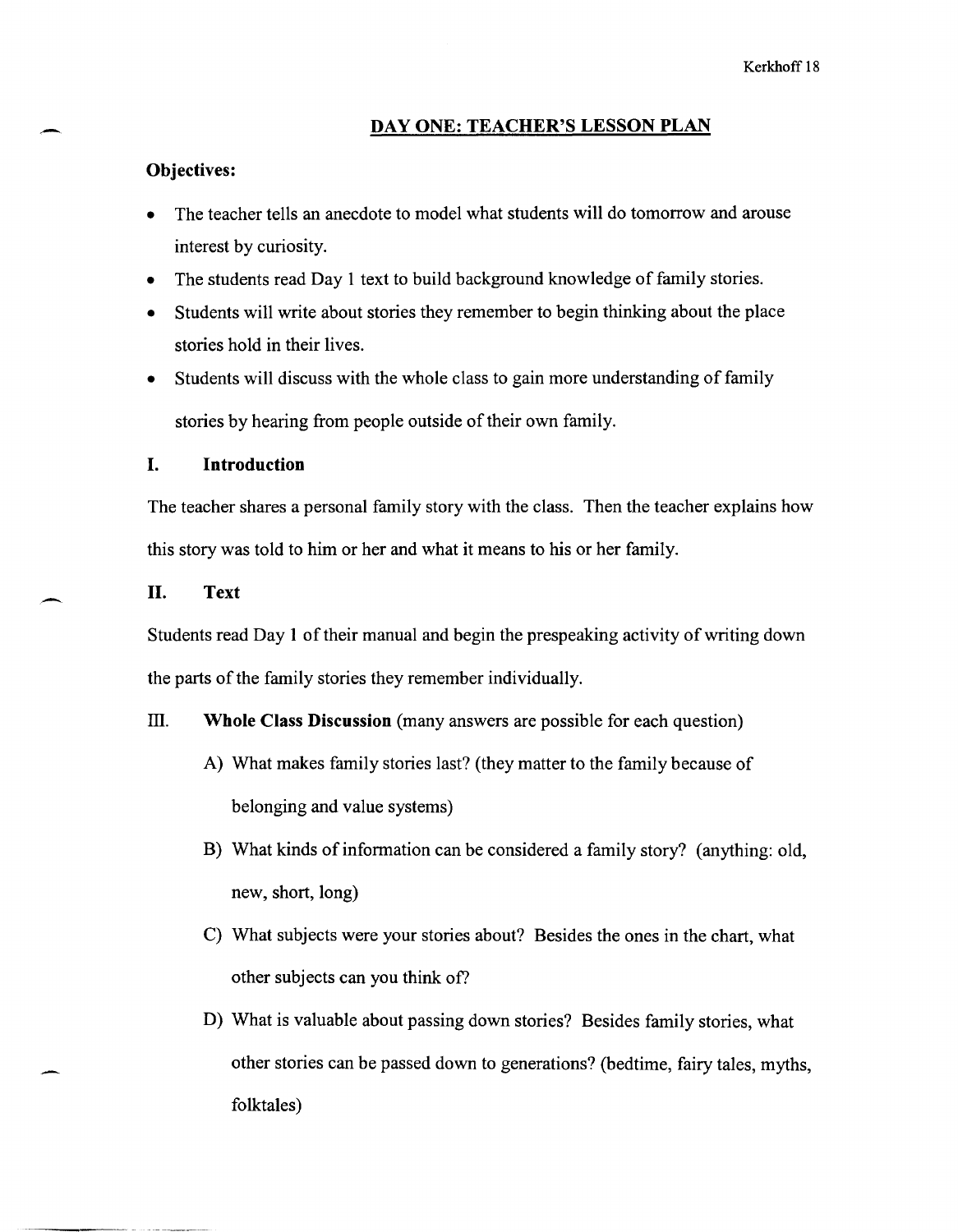E) We've talked about stories, what other ways do families use to record or pass down history meaning to show values or learn about other family members? (photographs, holiday traditions, heirlooms, for more information on this subject consult A Celebration of Family Folklore. Smithsonian Institute, 1992, Pages 182-211.)

F) What lessons have been taught to you through family stories?

# **IV. Handouts**

-

-

Distribute students' handouts and explain that the handouts will help the students create their oral story.

### V. **Assignment**

Read the assignment in your text. You will prepare to share a family story orally to a small group tomorrow. This means interviewing a family member and practicing the story. This is a speaking activity, so you cannot just read the story but you may use notes, an outline, or a picture to help you remember. Also, read "How to Tell a Story" a humorous essay by Mark Twain.

## **V. Assessment**

Students will be assessed by their peers in their group by the following rubric. Students should receive a copy of the evaluation before they prepare their story.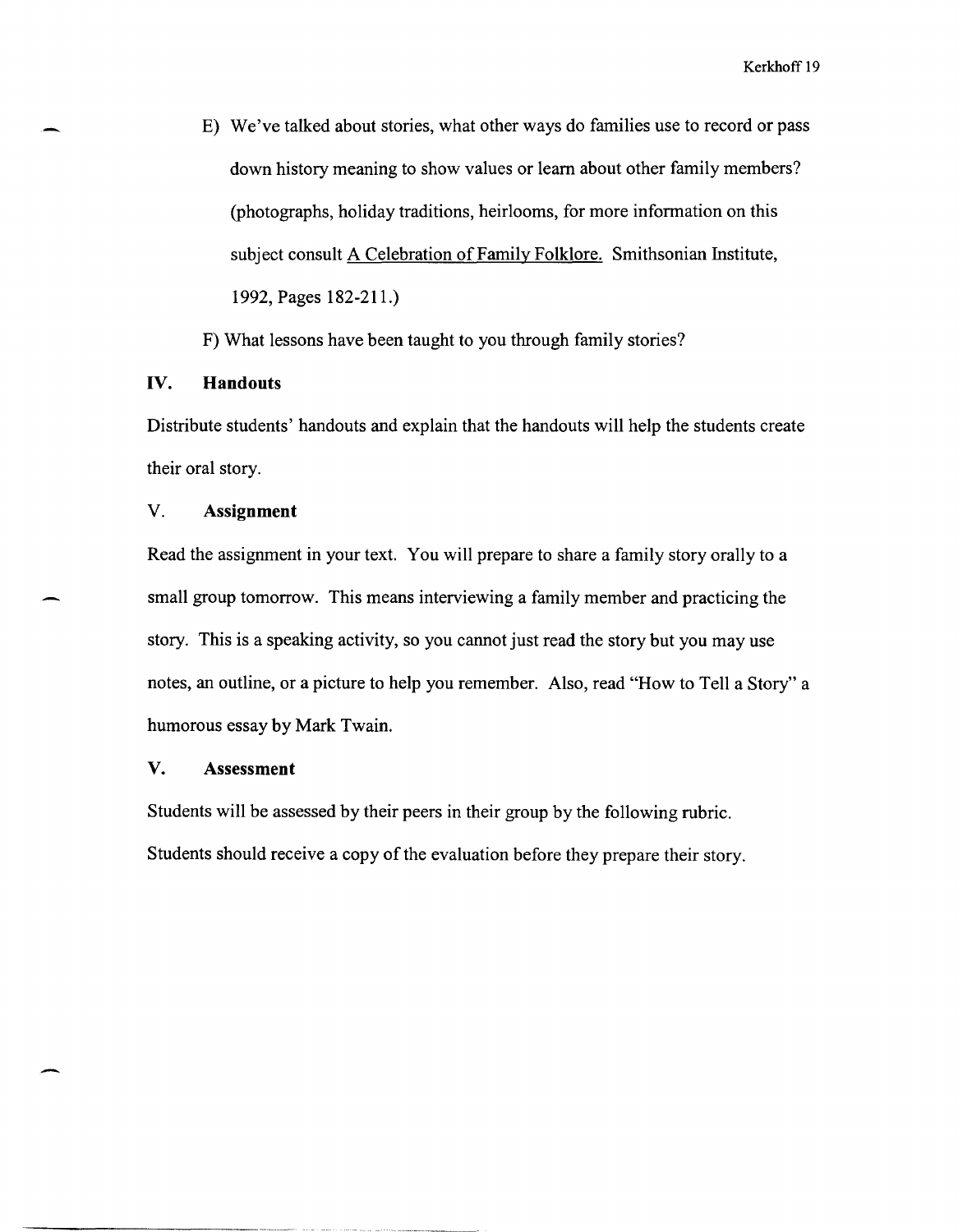# - **ADDITIONAL RESOURCES FOR STUDENTS**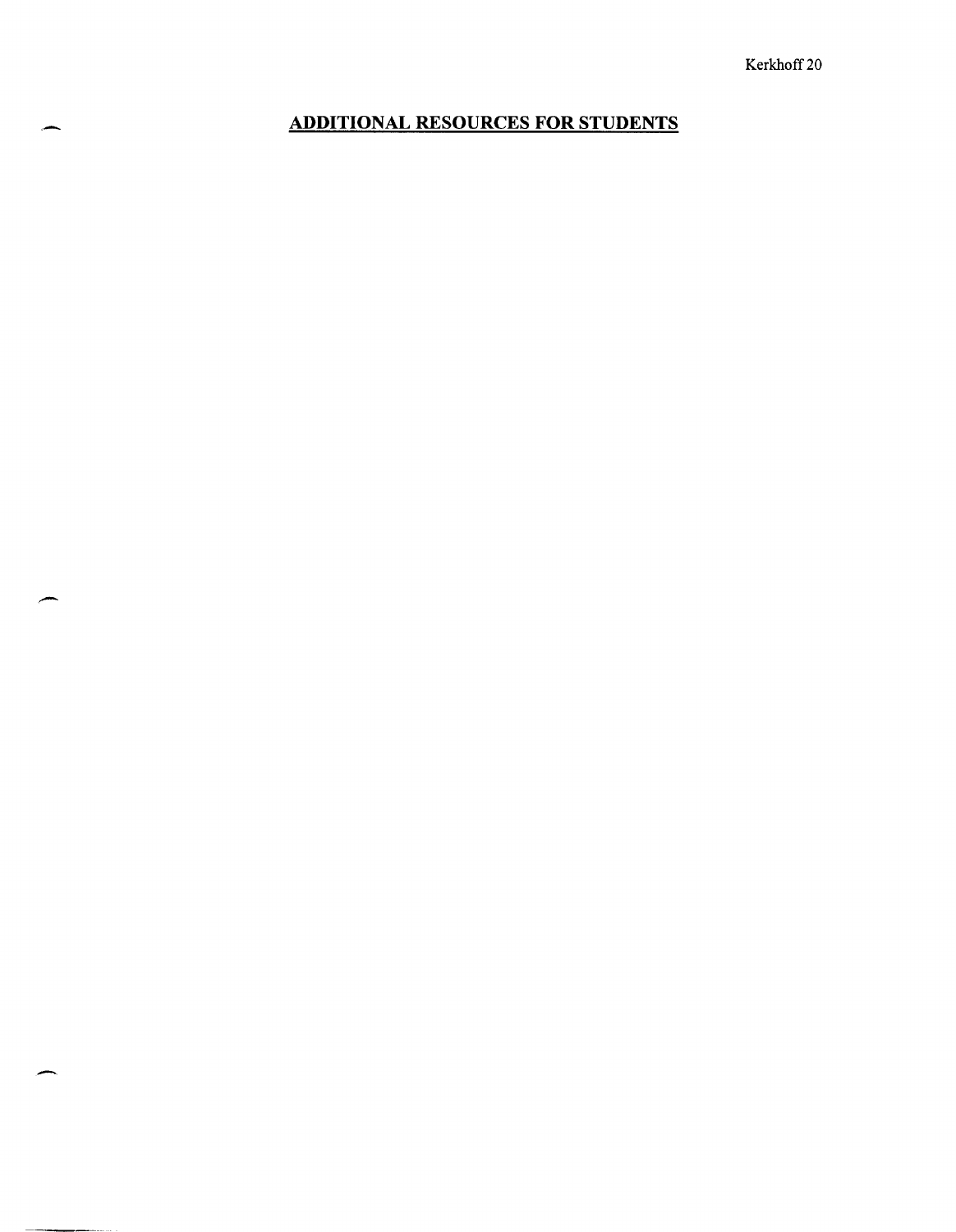| <b>Storytelling Rubric</b> |                                                                                                           |                                                                                                                                                  |                                                              |
|----------------------------|-----------------------------------------------------------------------------------------------------------|--------------------------------------------------------------------------------------------------------------------------------------------------|--------------------------------------------------------------|
|                            | Exemplary                                                                                                 | Proficient                                                                                                                                       | Not yet proficient                                           |
| Plot                       | All of proficient<br>plus:<br>Unpredictable<br>ending<br>Twists and turns of<br>events that make<br>sense | Logical order of<br>events<br>Clear cause and<br>effect<br>Rising action,<br>climax, and<br>resolution                                           | Rising action,<br>climax, and<br>resolution                  |
| Setting                    | All of proficient<br>plus:<br>Environment                                                                 | Date<br>Time<br>Location                                                                                                                         | Location                                                     |
| Characters                 | All of proficient<br>plus:<br>At least one<br>description of all<br>the characters                        | Physical<br>description of main<br>character<br>Personality<br>description of main<br>character<br><b>Emotions revealed</b><br>of the characters | Physical<br>description of the<br>main character,            |
| Delivery                   | Memorized                                                                                                 | Used notes or<br>outline for memory<br>aids                                                                                                      | Had whole story<br>in front during<br>telling                |
| Speaking                   | All of proficient<br>plus:<br>Conveyed emotion<br>through voice                                           | Spoke clearly,<br>loudly, and slowly                                                                                                             | Spoke clearly                                                |
| Body language              | All of proficient<br>plus:<br>Acted out parts of<br>the story<br>Included props                           | Moved head<br><b>Used facial</b><br>expressions that<br>complimented the<br>story<br>Used hand gestures<br>that complemented<br>the story        | Used facial<br>expressions that<br>complemented the<br>story |
| <b>Eye Contact</b>         | Looked everyone<br>in the eyes                                                                            | Looked at at least<br>half of the people<br>in the eyes                                                                                          | Looked right<br>above most<br>everyone's eyes                |
| <b>Extra Comments:</b>     |                                                                                                           |                                                                                                                                                  |                                                              |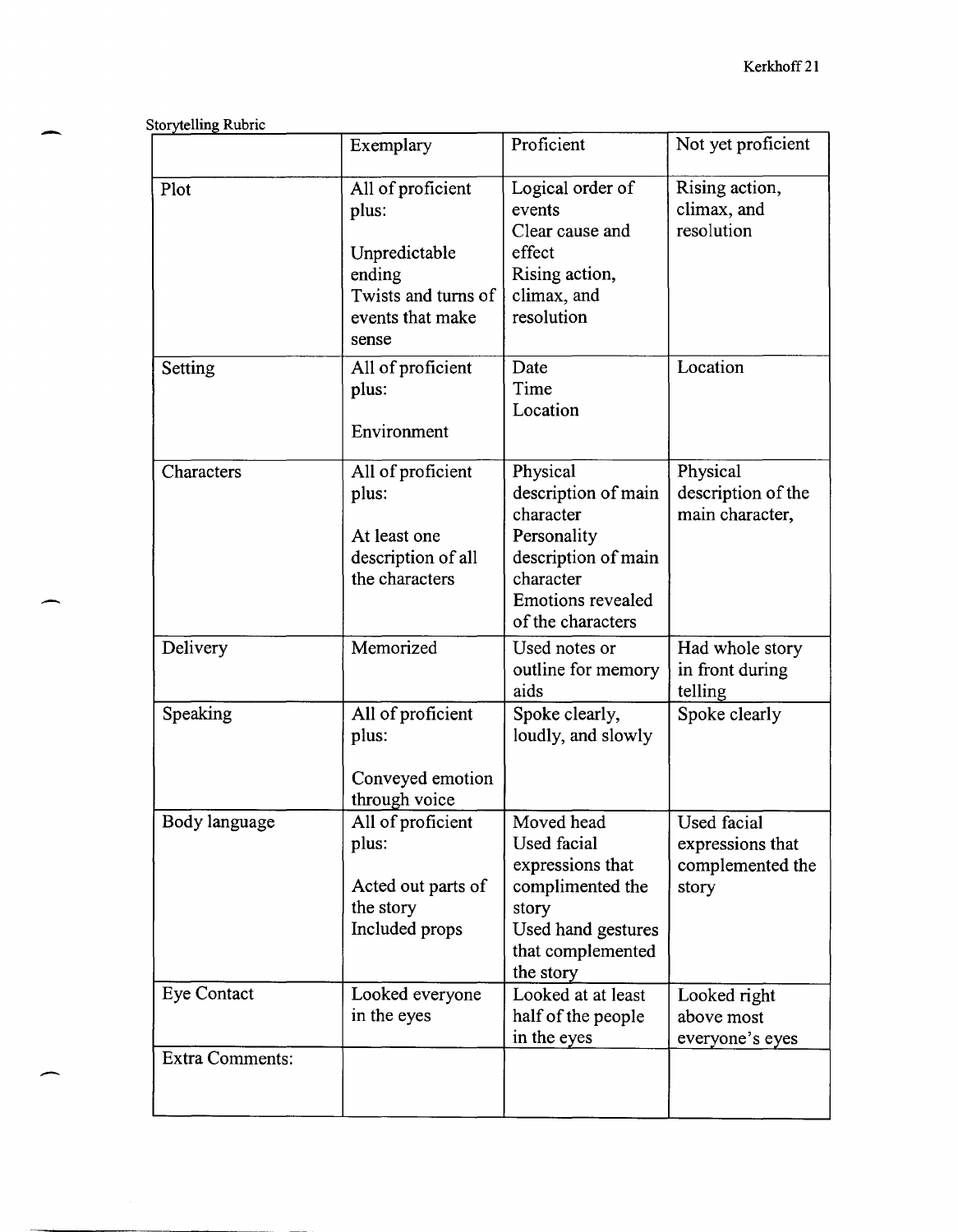|                                                                                           | Exemplary |   |                | Proficient     |                | Not yet proficient |  |
|-------------------------------------------------------------------------------------------|-----------|---|----------------|----------------|----------------|--------------------|--|
| Circle the number you<br>feel the speaker<br>deserves based on the<br>words in the rubric |           |   |                |                |                |                    |  |
| Plot                                                                                      | 10        | 9 | 8              | 7              | 16             | $\overline{5}$     |  |
| Setting                                                                                   | 10        | 9 | 8              | 7              | 6              | $\overline{5}$     |  |
| Characters                                                                                | 10        | 9 | 8              | $\overline{7}$ | 6              | $\overline{5}$     |  |
| Delivery                                                                                  | 10        | 9 | $\overline{8}$ | 7              | 6              | 5                  |  |
| Speaking                                                                                  | 10        | 9 | 8              | $\overline{7}$ | 16             | 5                  |  |
| Body language                                                                             | 10        | 9 | 8              | 7              | $\overline{6}$ | 5                  |  |
| Eye Contact                                                                               | 10        | 9 | 8              | 7              | 6              | $\overline{5}$     |  |
|                                                                                           |           |   |                |                |                |                    |  |

<u> 2000 - An Company and Company and Company and Company and Company and Company and Company and Company and Compa</u>

Best part of the storytelling was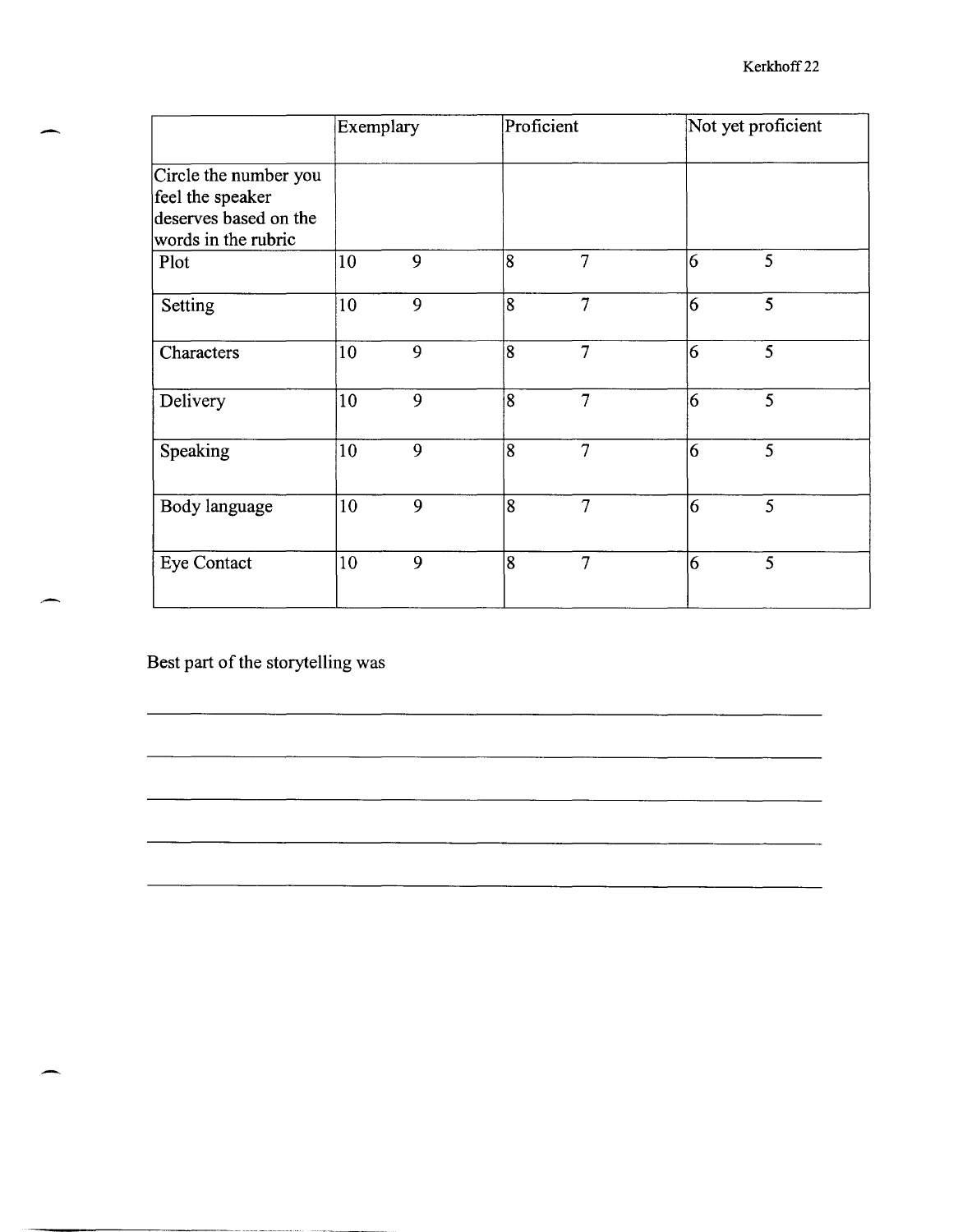# Storytelling

Kerkhoff 23<br>
Storytelling<br>
Storytelling Storytelling is an ancient tradition found in almost every culture including American Indian legends, Aboriginal stories of the dreaming, and New Testament parables. Storytelling began as a teaching tool. Elders passed down information, such as how to survive and what makes a good person. Stories were also told to explain events in nature; a popular story in many cultures is the creation story. Storytelling was not just important because it was the primary way to pass information down through the generations, but it was also a main form of entertainment.

When you tell your story, be sure to speak clearly, loudly, and slowly, so the audience can hear your information. Secondly, use appropriate body language, eye contact, and your voice to convey emotion to entertain your audience. The list below will clarify these hints to effective storytelling.

- <sup>~</sup>Speak clearly = enunciate; separate your words; pronounce your *t's, d's,* and *r's*
- $\triangleright$  Speak loudly = you should be able to hear yourself; keep your head up; project from your diaphragm; speak louder if background noise occurs; if people are not listening, it could be because they cannot hear you, so speak up; you can also vary your volume to keep or regain attention
- $\triangleright$  Speak slowly = Take a breath after every sentence; think of the speed to the words in a slow song to get the right speed; remember that you are probably going faster than you think you are; the pace should sound slow to you especially if you are well prepared
- $\triangleright$  Body language = use facial expressions that match the emotion you are talking about; use your hands to clarify, for example, hold up three fingers when you say three trees and point to your head when you say you had an idea; move your head around
- $\triangleright$  Eye contact = gaze around the group and look at specific people; try to look at every person once
- $\triangleright$  Use your voice to convey emotion = vary your volume and pace to match the emotion; think of an image such as sunshine for happiness and try to sound like sunshine; be natural, what do you sound like when you are sad?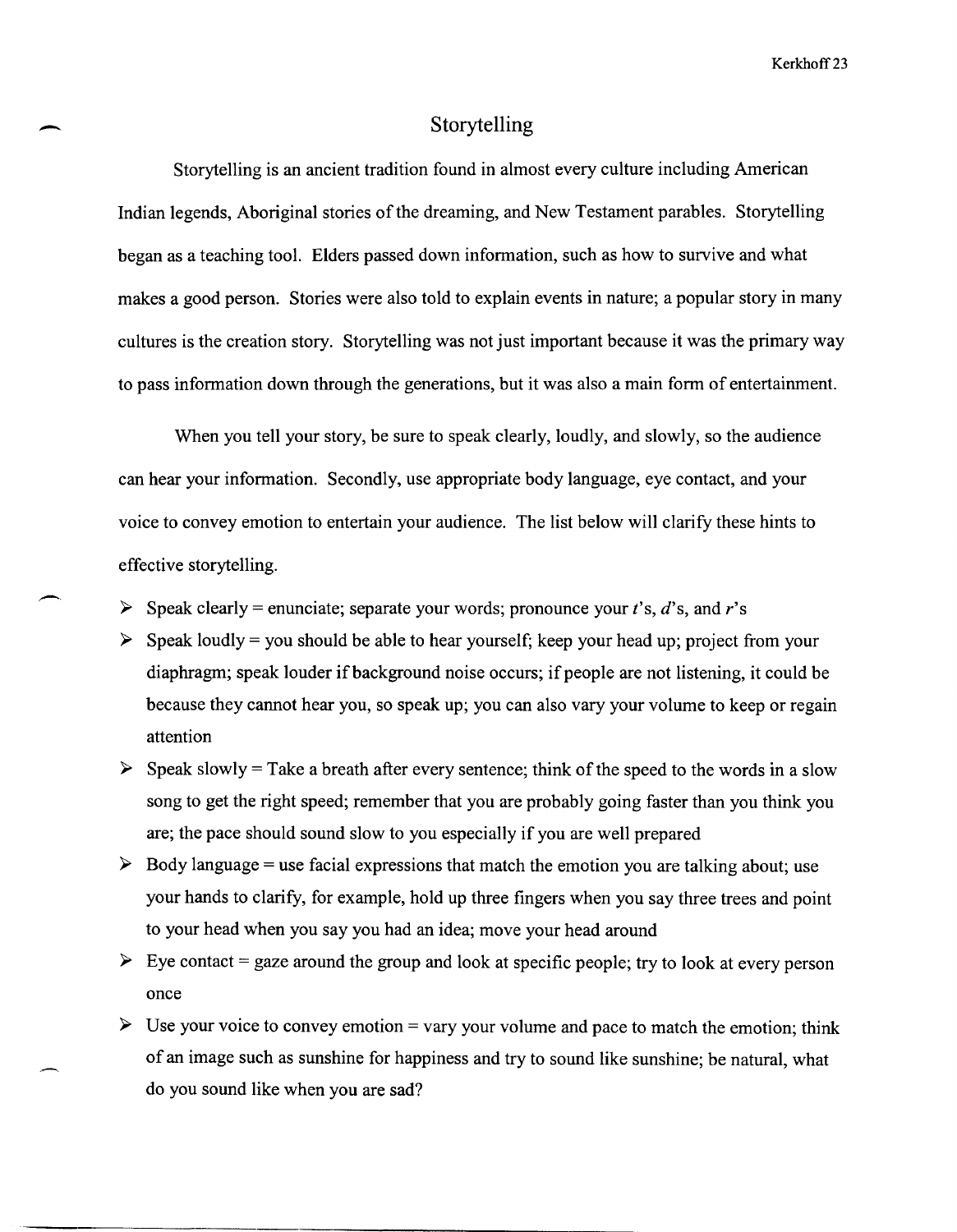## Works Cited

A Celebration of Family Folklore. Smithsonian Institute, 1992, 82-211.

Hahn, Dale B. and Waynd A. Payne. Focus on Health. Boston: McGraw Hill, 2001.

McCormick, Kathleen. The Culture of Reading and the Teaching of English.

Manchester, Manchester Univ., 1994.

,-

- Rosenblatt, Louise M. The Reader, the Text, and the Poem. Carbondale: Southern Illinois Univ., 1994.
- Storytelling in the Classroom. Story Arts. Available: http://storyarts.org/classroom/index.html. 11 November 2000.

Stone, Elizabeth. Black Sheep and Kissing Cousins. New York: Penguin Books, 1988.